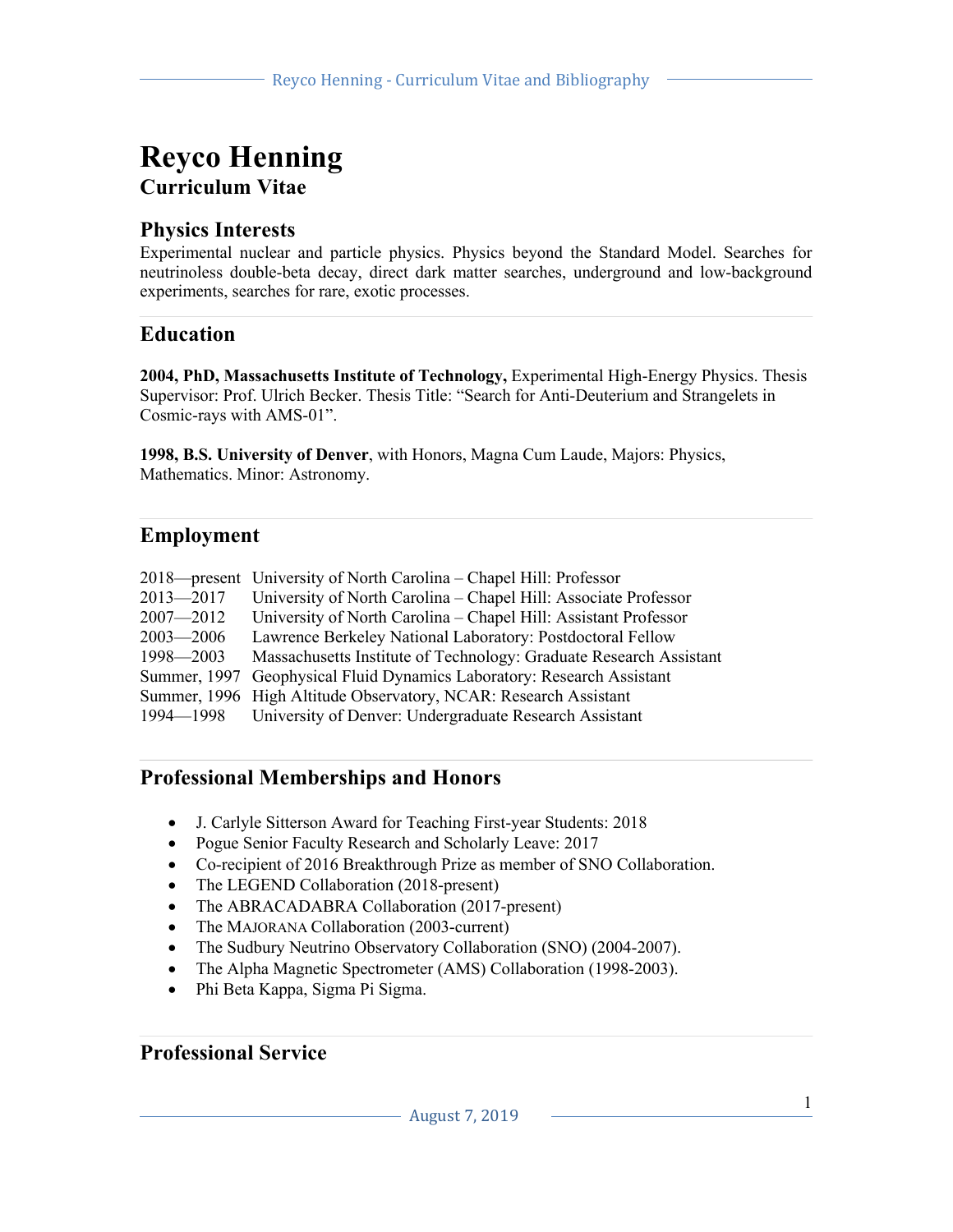#### **External to UNC:**

- Chair, MAJORANA Experiment Executive Committee (elected) 2007-2008, 2010-2011
- The APS DNP Program Committee (2014-2016)
- Journal Reviewer: *Physical Review Letters, Physical Review D, Nuclear Instruments and Methods, Astroparticle Physics, European Journal of Physics, Applied Radiation and Isotopes, IEEE Transactions on Nuclear Science*
- Grant Proposal Reviewer: US Department of Energy

#### **Internal to UNC:**

- Experimental Nuclear Physics search committee 2018-2019
- Director of Graduate Admissions, Dept. of Physics and Astronomy: 2018
- UNC Goldwater Fellows selection committee: 2016, 2017
- Graduate Recruitment Committee: 2015-2016
- Intro Physics Oversight Committee: 2016-2018
- Nuclear Theory Search Committee: 2016
- Led effort to convert calculus-based introductory mechanics course at UNC into more interactive lecture-studio format: 2013
- Led effort to add modern physics to calculus-based introductory physics sequence at UNC: 2014-2015.
- Developed new BA track in Physics with a specialization in Quantitative Finance in Collaboration with Business School: 2013-2014
- Lecturer Search Committee: 2014
- Graduate Affairs & Studies Committee Member: 2009
- Academic Advisor for Physics Majors: 2007-2009, 2011-2013, 2017-2018
- Compiled new undergraduate advising plan: 2008
- Graduate Admissions Committee Member: 2011
- Undergraduate Affairs and Studies Committee Member: 2009-2010, 2013
- Undergraduate Recruiting Committee Member: 2011
- K-12 Outreach Committee Member: 2011
- Society of Physics Students Advisor: 2007-2009
- Provided questions and graded for graduate qualifying exams: 2007-2017
- Served on approximately 20 graduate prelim and thesis committees.

## **Teaching**

Shanghai International Summer School of Neutrino and Dark Matter Summer School, Jiao Tong University, Shanghai, China (2012)

| Spring 2007:    | PHYS 128 "Modern Physics", 33 students                    |
|-----------------|-----------------------------------------------------------|
| Fall 2007:      | PHYS 128 "Modern Physics", 27 students                    |
| Spring $2008$ : | PHYS 321 "Introduction to Quantum Mechanics", 11 students |
| Fall 2008:      | PHYS 128 "Modern Physics", 32 students                    |
| Spring $2009$ : | PHYS 321 "Introduction to Quantum Mechanics", 18 students |
| Fall 2009:      | PHYS 721 "Quantum Mechanics" (graduate), 10 students      |
| Fall 2010:      | PHYS 521 "Applications of Quantum Mechanics", 18 students |
| Fall 2011:      | PHYS 521 "Applications of Quantum Mechanics", 24 students |
|                 |                                                           |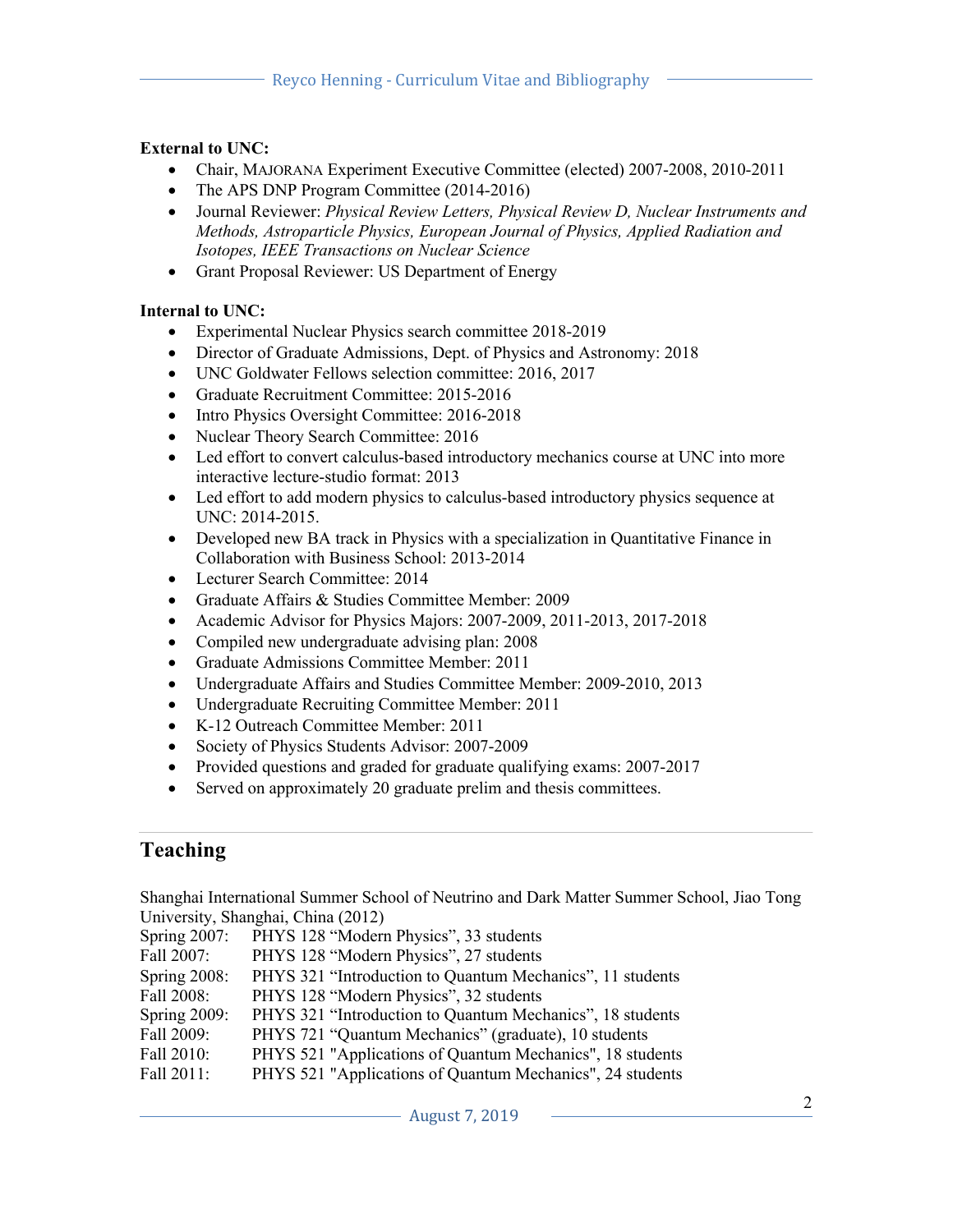| Spring 2012:    | PHYS 321 "Introduction to Quantum Mechanics", 21 students                  |
|-----------------|----------------------------------------------------------------------------|
| Spring $2012$ : | PHYS 862 "Nuclear Physics II" (graduate), 5 students                       |
| Fall 2012:      | PHYS 116 "Mechanics" SCALE-UP w/L. McNeil, 45 students                     |
| Spring 2013:    | PHYS 116 "Mechanics" SCALE-UP, 45 students                                 |
| Fall 2013:      | PHYS 116 "Mechanics" Lecture-studio format, 233 students                   |
| Fall 2014:      | PHYS 118 "Mechanics and Relativity" Lecture Studio format, 230 students    |
| Spring $2015$ : | PHYS 119 "Electromagnetism and Quanta" Lecture Studio format, 130 students |
| Fall 2015:      | PHYS 119 "Electromagnetism and Quanta" Lecture Studio format, 85 students  |
| Spring $2016$ : | PHYS 119 "Electromagnetism and Quanta" Lecture Studio format, 148 students |
| Fall 2016:      | PHYS 118 "Mechanics and Relativity" Lecture Studio format, 250 students    |
| Spring $2017$ : | Pogue Leave                                                                |
| Fall 2017:      | Teaching Release.                                                          |
| Spring $2018$ : | PHYS 861 "Nuclear Physics" (Graduate), 11 students.                        |
| Fall 2019:      | <b>RSA</b> Leave                                                           |
| Spring $2019$ : | PHYS 119 "Electromagnetism and Quanta" Lecture Studio format, 115 students |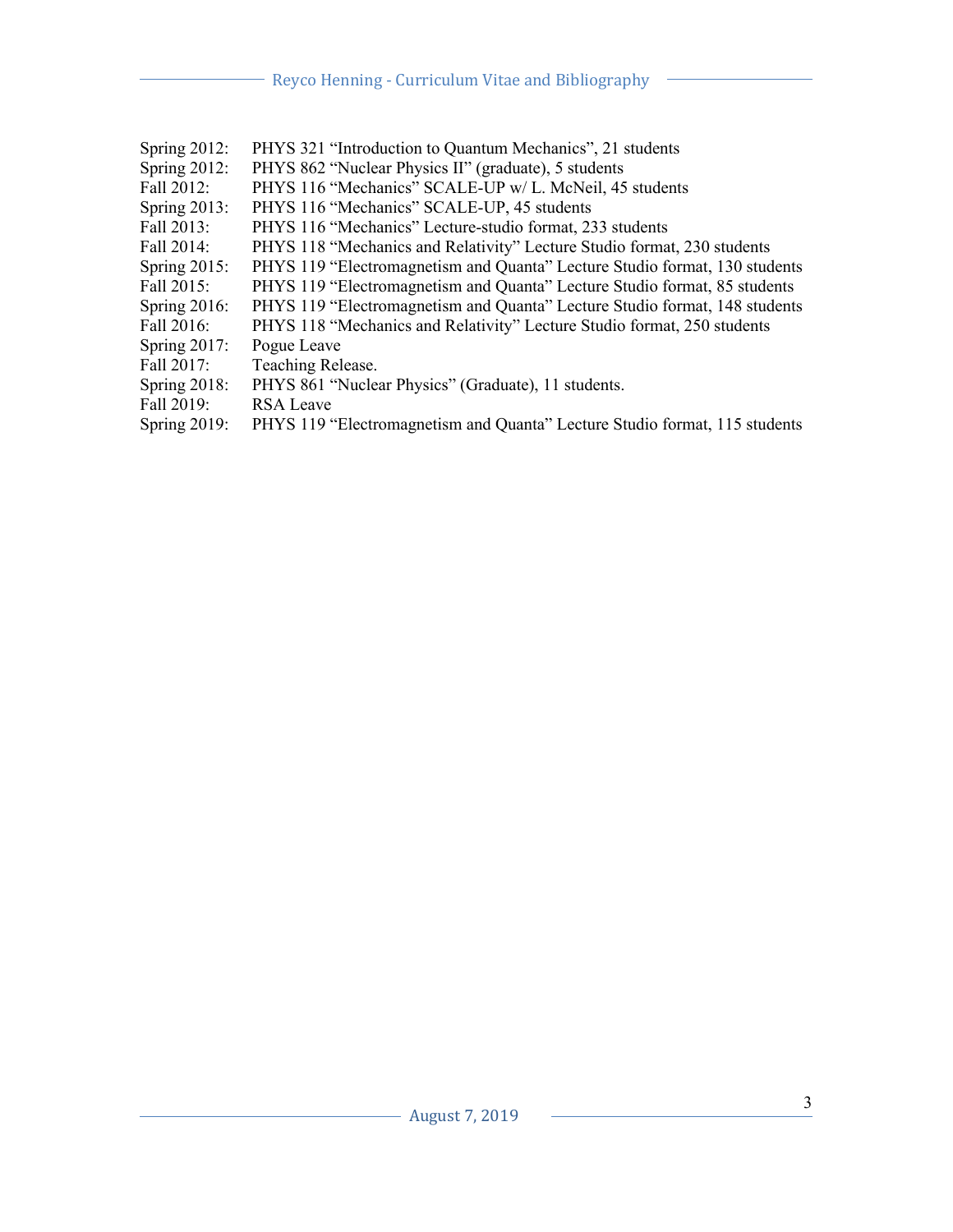## **Public Lectures, and Education and Outreach Activities**

- "Taming the Dark Matter Zoo Without Telescopes" Public presentation at Astronomy on Tap in the Triangle, Apr 2019
- "Why become a Major in Physics & Astronomy at Carolina?" recruitment presentation to students at North Carolina School of Science and Mathematics, Dec. 2017
- "The Nature of Matter and UNC's Nobel Connection." invited presentation to NC high school teachers at SHAPE 2016: "Symposium on Horizons in Astronomy and Physics Education"
- Video conference from underground at SURF to North Carolina Science Museum in Raleigh as part of Annual Neutrino Day in 2015
- Video conference from underground at SURF to surface facility as part of Neutrino Day 2013 in Lead, SD
- "The nature of matter and dark matter," presentation to TC Roberson high school Students, Feb 24, 2012.
- "The nature of matter and dark matter," presentation to Durham Scientifica high school Students, Apr. 9, 2011
- "The nature of matter and dark matter," presentation to high school students at Durham School of the Arts, Mar. 2, 2011
- "Understanding the Nature of Matter and Searches for Dark Matter", invited presentation to NC high school teachers at SHAPE 2010: "Symposium on Horizons in Astronomy and Physics Education", Dec. 29. 2010.
- "Understanding the Nature of Matter and Searches for Dark Matter", UNC Science Expo Scientific Talk as part of North Carolina Science Festival, Sept. 25, 2010
- "Why Antimatter Matters", Brown Bag Lunch Public Talk as part of North Carolina Science Festival, Sept. 15, 2010
- Expert Reviewer for Science 360 Show on Antimatter at Morehead Planetarium and Science Center, 2010.
- "Restarting the Big Bang Machine", presentation at Morehead Planetarium Current Science Forum, Nov. 5, 2009
- "How Small is Small", presented at Morehead Planetarium and Science Center "Meet as Scientist" Event, Sept. 9, 2007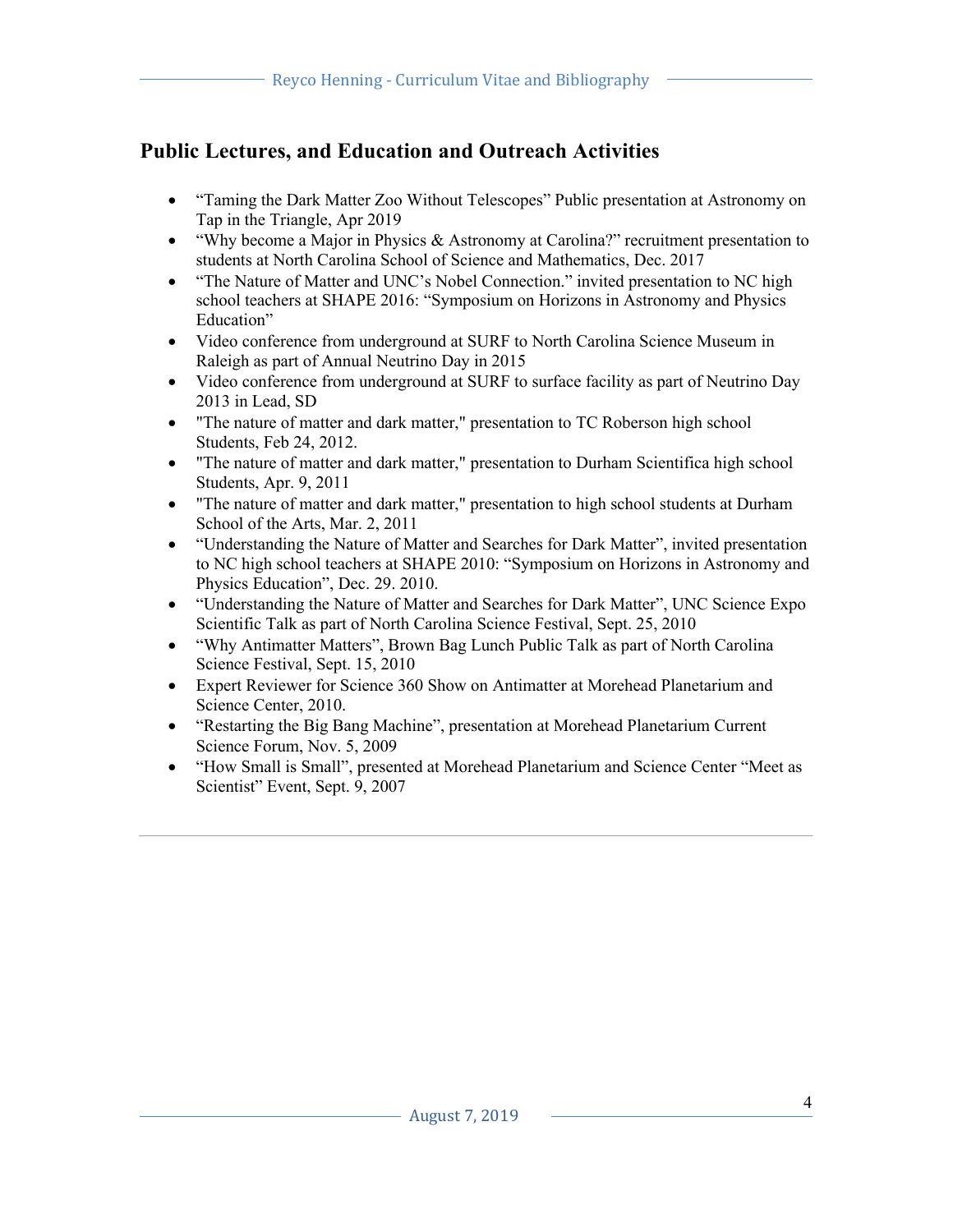### **Postdocs and Students Supervised**

#### **Postdocs (Co-supervised with John Wilkerson):**

Tom Caldwell (now research scientist, UNC) Wenqin Xu (now faculty, University of South Dakota) Chris O'Shaughnessy (now Los Alamos National Laboratory) Michael Ronquest (now industry) Melissa Boswell (now Los Alamos National Laboratory) Dave Phillips (now Industry) Matthew Green (now faculty, North Carolina State University) Florian Fraenkle (now post-doc at the Karlsruhe Institute of Technology)

#### **Graduate:**

#### **Padraic Finnerty MS 2008, PhD 2013**

MS Title: "Commissioning of a Low-Background Counting Facility at the Kimballton Mine" PhD Title: "A Direct Dark Matter Search with the MAJORANA Low-Background Broad Energy Germanium Detector"

#### **Sean MacMullin MS 2009, PhD 2013**

MS Title: "Background Reduction and Detector Characterization at the Kimballton Underground Research Facility" PhD Title: "Elastic and inelastic neutron scattering as backgrounds for dark matter and neutrinoless double-beta decay experiments"

#### **Kyle Snavely MS 2013**

MS Title: "The Majorana Parts Tracking Database"

#### **Jim Trimble PhD 2016**

PhD Title: "Low-Background Germanium Radioassay For The Majorana Collaboration"

**Kris Vorren, PhD 2017**

PhD Title: "A Direct Search for Dark Matter with the MAJORANA DEMONSTRATOR"

#### **Gulden Othman MS 2016,** PhD expected 2020

MS Title: "Design of a Novel Electromagnet for an Experimental Search for CP Violation in Positronium Decays"

#### **Chelsea Bartram, PhD 2019**

PhD Title: "CALIOPE, A Search for *CPT*-Violation in Positronium"

#### **Jamin Rager PhD 2019**

PhD Title: "A Search for Bosonic Dark Matter with the Majorana Demonstrator"

Aaron Engelhardt, current, PhD expected 2024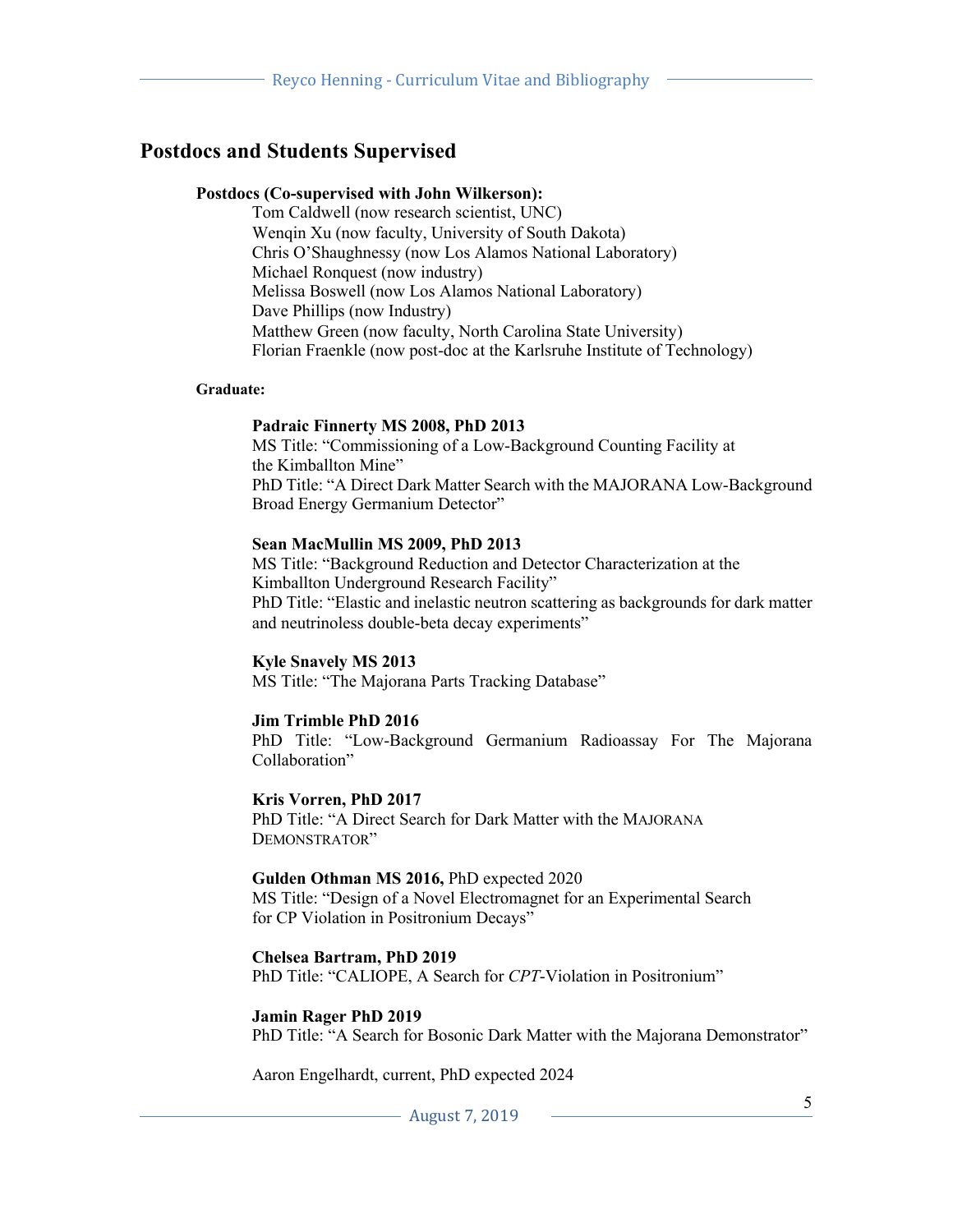Pan Ji, current, PhD expected 2024

#### **Undergraduate Researchers:**

Kate Richardson (current) Zelong Yi (current) Jie Wei Leow, NUS Exchange student Corey Pahel-Short Thomas Marshall Samantha Pagan (now Yale) Chris Silver (now Industry) Chiara Salemi (now MIT, Goldwater Scholar 2016) Jake Murphy Robert Alfredson (now Industry) Drew Smith (now Duke University) Ryan Petersburg (now Yale University) Max Hays (now Yale University) Greg MacCabe (now Caltech) Bill Ireland (now Caltech) James Walker (now Michigan State) Ben Rose (TUNL REU 2011) Benjamin Laroque (now UC Santa Barbara) Lenny Evans (now UC Berkeley, Goldwater Scholar 2013) Michael Brown (TUNL REU 2010, now U. of Kentucky) Kalissa Andre (now Penn State) David Kaleko (now Columbia) Rebecca Holmes (UIUC PhD program, now Los Alamos National Laboratory) Alex Long (now Boston U.) Kevin Macon (now LSU) Austin Stevens Emily Morgan (2007 SURF recipient, now UNC) Shauna Marquess (TUNL REU 2008, now Naval Surface Warfare Center) Kimberly Venta (TUNL REU 2007, now industry)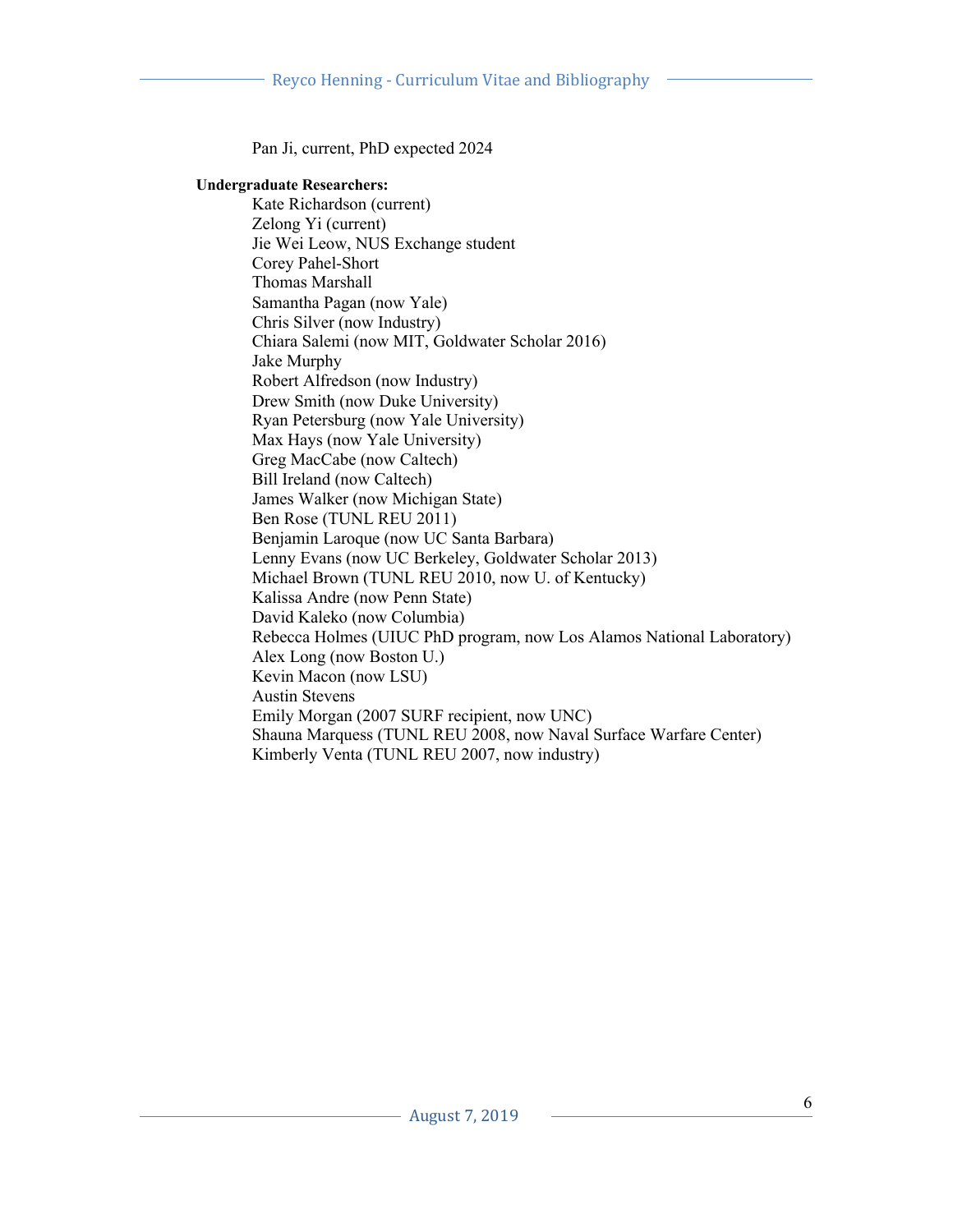# Reyco Henning

## **Refereed Publications:**

- 1) "Multi-site event discrimination for the MAJORANA DEMONSTRATOR" S.I. Alvis, I.J. Arnquist, F.T. Avignone III, A.S. Barabash, C.J. Barton, F.E. Bertrand, B. Bos, M. Buuck, T.S. Caldwell, Y-D. Chan, C.D. Christofferson, P.-H. Chu, C. Cuesta, J.A. Detwiler, H. Ejiri, S.R. Elliott, T. Gilliss, G.K. Giovanetti, M.P. Green, J. Gruszko, I.S. Guinn, V.E. Guiseppe, C.R. Haufe, R.J. Hegedus, L. Hehn, **R. Henning,** D. Hervas Aguilar, E.W. Hoppe, M.A. Howe, K.J. Keeter, M.F. Kidd, S.I. Konovalov, R.T. Kouzes, A.M. Lopez, R.D. Martin, R. Massarczyk, S.J. Meijer, S. Mertens, J. Myslik, G. Othman, W. Pettus, A. Piliounis, A.W.P. Poon, D.C. Radford, J. Rager, A.L. Reine, K. Rielage, N.W. Ruof, B. Shanks, M. Shirchenko, D. Tedeschi, R.L. Varner, S. Vasilyev, Vasundhara, B.R. White, J.F. Wilkerson, C. Wiseman, W. Xu, E. Yakushev, C.-H. Yu, V. Yumatov, I. Zhitnikov, B.X. Zhu (The MAJORANA Collaboration), arXiv:1901.05388, *accepted for publication in Phys. Rev*. *C*
- 2) "A Search for Neutrinoless Double-Beta Decay in 76Ge with 26 kg-yr of Exposure from the MAJORANA DEMONSTRATOR" S.I. Alvis, I.J. Arnquist, F.T. Avignone III, A.S. Barabash, C.J. Barton, V. Basu, F.E. Bertrand, B. Bos, M. Busch, M. Buuck, T.S. Caldwell, Y-D. Chan, C.D. Christofferson, P.-H. Chu, C. Cuesta, J.A. Detwiler, Yu. Efremenko, H. Ejiri, S.R. Elliott, T. Gilliss, G.K. Giovanetti, M.P. Green, J. Gruszko, I.S. Guinn, V.E. Guiseppe, C.R. Haufe, R.J. Hegedus, L. Hehn, **R. Henning**, D. Hervas Aguilar, E.W. Hoppe, M.A. Howe, M.F. Kidd, S.I. Konovalov, R.T. Kouzes, A.M. Lopez, R.D. Martin, R. Massarczyk, S.J. Meijer, S. Mertens, J. Myslik, G. Othman, W. Pettus, A. Piliounis, A.W.P. Poon, D.C. Radford, J. Rager, A.L. Reine, K. Rielage, N.W. Ruof, B. Shanks, M. Shirchenko, D. Tedeschi, R.L. Varner, S. Vasilyev, B.R. White, J.F. Wilkerson, C. Wiseman, W. Xu, E. Yakushev, C.-H. Yu, V. Yumatov, I. Zhitnikov, B.X. Zhu (The MAJORANA Collaboration), arXiv:1902.02299, *accepted for publication in Phys. Rev*. *C*
- 3) "Design and Implementation of the ABRACADABRA-10 cm Axion Dark Matter Search" Jonathan L. Ouellet, Chiara P. Salemi, Joshua W. Foster, **Reyco Henning**, Zachary Bogorad, Janet M. Conrad, Joseph A. Formaggio, Yonatan Kahn, Joe Minervini, Alexey Radovinsky, Nicholas L. Rodd, Benjamin R. Safdi, Jesse Thaler, Daniel Winklehner, Lindley Winslow, *Phys. Rev. D* **99** (2019) 052012-1— 052012-13
- 4) "First Results from ABRACADABRA-10 cm: A Search for Sub-μeV Axion Dark Matter" Jonathan L. Ouellet, Chiara P. Salemi, Joshua W. Foster, **Reyco Henning**, Zachary Bogorad, Janet M. Conrad, Joseph A. Formaggio, Yonatan Kahn, Joe Minervini, Alexey Radovinsky, Nicholas L. Rodd, Benjamin R. Safdi, Jesse Thaler, Daniel Winklehner, Lindley Winslow, *Phys. Rev. Lett.* **122** (2018) 121802-1 — 121802-7
- 5) "Search for trinucleon decay in the MAJORANA DEMONSTRATOR" S. I. Alvis, I. J. Arnquist, F. T. Avignone III, A. S. Barabash, C. J. Barton, V. Basu, F. E. Bertrand, B. Bos, V. Brudanin, M. Busch, M. Buuck, T. S. Caldwell, Y-D. Chan, C. D. Christofferson, P.-H. Chu, C. Cuesta, J. A. Detwiler, Yu. Efremenko, H. Ejiri, S. R. Elliott, T. Gilliss, G. K. Giovanetti, M. P. Green, J. Gruszko, I. S. Guinn, V. E. Guiseppe, C. R. Haufe, R. J. Hegedus, L. Hehn, **R. Henning**, D. Hervas Aguilar, E. W. Hoppe, M. A. Howe, K. J. Keeter, M. F. Kidd, S. I. Konovalov, R. T.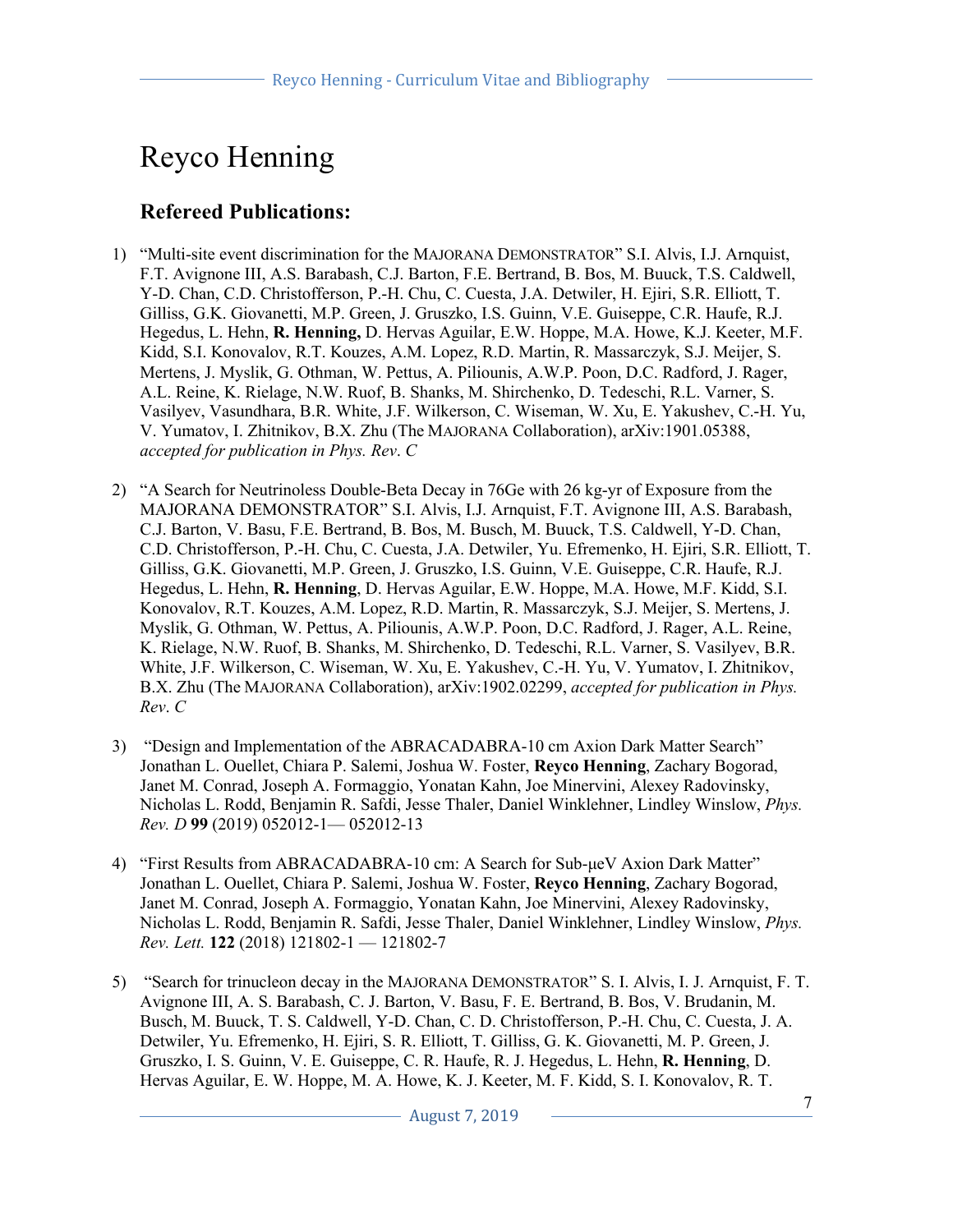Kouzes, A. M. Lopez, R. D. Martin, R. Massarczyk, S. J. Meijer, S. Mertens, J. Myslik, G. Othman, W. Pettus, A. Piliounis, A. W. P. Poon, D. C. Radford, J. Rager, A. L. Reine, K. Rielage, N. W. Ruof, B. Shanks, M. Shirchenko, D. Tedeschi, R. L. Varner, S. Vasilyev, B. R. White, J. F. Wilkerson, C. Wiseman, W. Xu, E. Yakushev, C.-H. Yu, V. Yumatov, I. Zhitnikov, and B. X. Zhu (The MAJORANA Collaboration), arXiv:1902.02299 *Phys. Rev*. *D* **99** (2019) 072004-1— 072004-8

- 6) "First Limit on the Direct Detection of Lightly Ionizing Particles for Electric Charge as Low as e/1000 with the MAJORANA DEMONSTRATOR" S. I. Alvis, I. J. Arnquist, F. T. Avignone III, A. S. Barabash, C. J. Barton, F. E. Bertrand, V. Brudanin, M. Busch, M. Buuck, T. S. Caldwell, Y-D. Chan, C. D. Christofferson, P.-H. Chu, C. Cuesta, J. A. Detwiler, C. Dunagan, Yu. Efremenko, H. Ejiri, S. R. Elliott, T. Gilliss, G. K. Giovanetti, M. P. Green, J. Gruszko, I. S. Guinn, V. E. Guiseppe, C. R. Haufe, L. Hehn, **R. Henning**, E. W. Hoppe, M. A. Howe, S. I. Konovalov, R. T. Kouzes, A. M. Lopez, R. D. Martin, R. Massarczyk, S. J. Meijer, S. Mertens, J. Myslik, C. O'Shaughnessy, G. Othman, W. Pettus, A. W. P. Poon, D. C. Radford, J. Rager, A. L. Reine, K. Rielage, R. G. H. Robertson, N. W. Ruof, B. Shanks, M. Shirchenko, A. M. Suriano, D. Tedeschi, R. L. Varner, S. Vasilyev, K. Vorren, B. R. White, J. F. Wilkerson, C. Wiseman, W. Xu, E. Yakushev, C.-H. Yu, V. Yumatov, I. Zhitnikov, B. X. Zhu (The MAJORANA Collaboration), arXiv:1801.10145, *Phys. Rev. Lett.* **120** (2018) 211804-1—211804-7
- 7) "Search for Neutrinoless Double-β Decay in 76Ge with the MAJORANA DEMONSTRATOR," C.E. Aalseth, N. Abgrall, E. Aguayo, S.I. Alvis, M. Amman, I.J. Arnquist, F.T. Avignone III, H.O. Back, A.S. Barabash, P.S. Barbeau, C.J. Barton, P.J. Barton, F.E. Bertrand, T. Bode, B. Bos, M. Boswell, R.L. Brodzinski, A.W. Bradley, V. Brudanin, M. Busch, M. Buuck, A.S. Caldwell, T.S. Caldwell, Y-D. Chan, C.D. Christofferson, P.-H. Chu, J.I. Collar, D.C. Combs, R.J. Cooper, C. Cuesta, J.A. Detwiler, P.J. Doe, J.A. Dunmore, Yu. Efremenko, H. Ejiri, S.R. Elliott, J.E. Fast, P. Finnerty, F.M. Fraenkle, Z. Fu, B.K. Fujikawa, E. Fuller, A. Galindo-Uribarri, V.M. Gehman, T. Gilliss, G.K. Giovanetti, J. Goett, M.P. Green, J. Gruszko, I.S. Guinn, V.E. Guiseppe, A.L. Hallin, C.R. Haufe, L. Hehn**, R. Henning**, E.W. Hoppe, T.W. Hossbach, M.A. Howe, B.R. Jasinski, R.A. Johnson, K.J. Keeter, J.D. Kephart, M.F. Kidd, A. Knecht, S.I. Konovalov, R.T. Kouzes, K.T. Lesko, B.D. LaFerriere, J. Leon, L.E. Leviner, J.C. Loach, A.M. Lopez, P.N. Luke, J. MacMullin, S. MacMullin, M.G. Marino, R.D. Martin, R. Massarczyk, A.B. McDonald, D.-M. Mei, S.J. Meijer, J.H. Merriman, S. Mertens, H.S. Miley, M.L. Miller, J. Myslik, J.L. Orrell, C. O'Shaughnessy, G. Othman, N.R. Overman, W. Pettus, D.G. Phillips II, A.W.P. Poon, G. Perumpilly, K. Pushkin, D.C. Radford, J. Rager, J.H. Reeves, A.L. Reine, K. Rielage, R.G.H. Robertson, M.C. Ronquest, N.W. Ruof, A.G. Schubert, B. Shanks, M. Shirchenko, K.J. Snavely, N. Snyder, D. Steele, A.M. Suriano, D. Tedeschi, W. Tornow, J.E. Trimble, R.L. Varner, S. Vasilyev, K. Vetter, K. Vorren, B.R. White, J.F. Wilkerson, C. Wiseman, W. Xu, E. Yakushev, H. Yaver, A.R. Young, C.-H. Yu, V. Yumatov, I. Zhitnikov, B.X. Zhu, S. Zimmermann (The MAJORANA Collaboration), arXiv:1710.11608, *Phys. Rev. Lett.* **120** (2018) 13502-1—13502-7 **(Editor's Suggestion)**
- 8) "The Processing of Enriched Germanium for the MAJORANA DEMONSTRATOR and R&D for a Possible Future Ton-Scale Ge-76 Double-Beta Decay Experiment," N. Abgrall, I.J. Arnquist, F.T. Avignone III, A.S. Barabash, F.E. Bertrand, A.W. Bradley, V. Brudanin, M. Busch, M. Buuck, J. Caja, M. Caja, T.S. Caldwell, C.D. Christofferson, P.-H. Chu, C. Cuesta, J.A. Detwiler, C. Dunagan, D.T. Dunstan, Yu. Efremenko, H. Ejiri, S.R. Elliott, T. Gilliss, G.K. Giovanetti, J. Goett, M.P. Green, J. Gruszko, I.S. Guinn, V.E. Guiseppe, C.R.S. Haufe, R. Henning, E.W.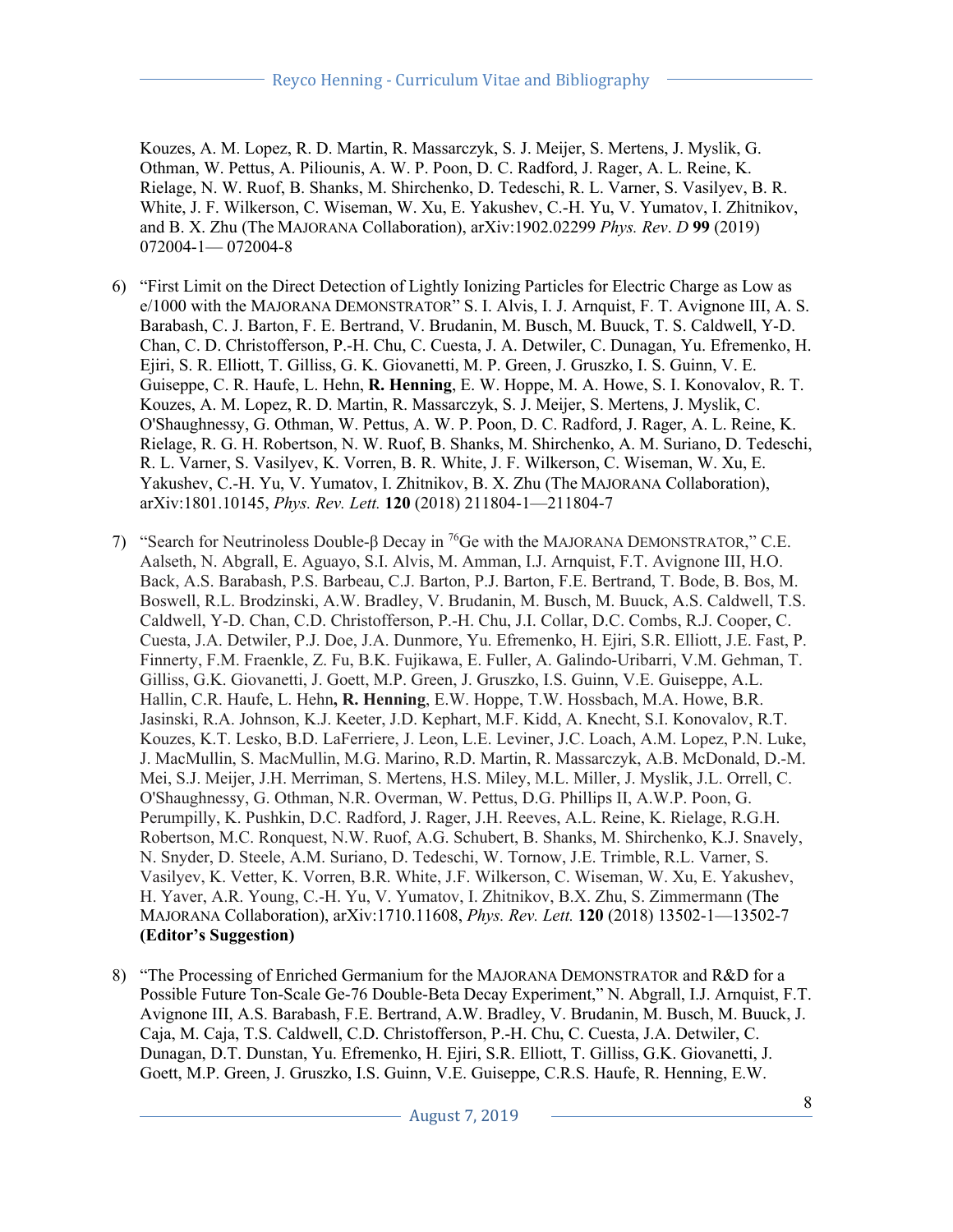Hoppe, B.R. Jasinski, M.F. Kidd, S.I. Konovalov, R.T. Kouzes, A.M. Lopez, J. MacMullin, R.D. Martin, R. Massarczyk, S.J. Meijer, S. Mertens, J.H. Meyer, J. Myslik, C. O'Shaughnessy, A.W.P. Poon, D.C. Radford, J. Rager, A.L. Reine, J.A. Reising, K. Rielage, R.G.H. Robertson, B. Shanks, M. Shirchenko, A.M. Suriano, D. Tedeschi, L.M. Toth, J.E. Trimble, R.L. Varner, S. Vasilyev, K. Vetter, K. Vorren, B.R. White, J.F. Wilkerson, C. Wiseman, W. Xu, E. Yakushev, C.-H. Yu, V. Yumatov, I. Zhitnikov, B.X. Zhu (The MAJORANA Collaboration), arXiv:1707.06255, *Nucl. Instr. and Methods A,* **877** (2018) 314 —322

- 9) "Muon Flux Measurements at the Davis Campus of the Sanford Underground Research Facility with the Majorana Demonstrator Veto System", N. Abgrall, E. Aguayo, F.T. Avignone III, A.S. Barabash, F.E. Bertrand, A.W. Bradley, V. Brudanin, M. Busch, M. Buuck, D. Byram, A.S. Caldwell, Y-D. Chan, C.D. Christofferson, P.-H. Chu, C. Cuesta, J.A. Detwiler, C. Dunagan, Yu. Efremenko, H. Ejiri, S.R. Elliott, A. Galindo-Uribarri, T. Gilliss, G.K. Giovanetti, J. Goett, M.P. Green, J. Gruszko, I.S. Guinn, V.E. Guiseppe, **R. Henning**, E.W. Hoppe, S. Howard, M.A. Howe, B.R. Jasinski, K.J. Keeter, M.F. Kidd, S.I. Konovalov, R.T. Kouzes, B.D. LaFerriere, J. Leon, A.M. Lopez, J. MacMullin, R.D. Martin, R. Massarczyk, S.J. Meijer, S. Mertens, J.L. Orrell, C. O'Shaughnessy, N.R. Overman, A.W.P. Poon, D.C. Radford, J. Rager, K. Rielage, R.G.H. Robertson, E. Romero-Romero, M.C. Ronquest, C. Schmitt, B. Shanks, M. Shirchenko, N. Snyder, A.M. Suriano, D. Tedeschi, J.E. Trimble, R.L. Varner, S. Vasilyev, K. Vetter, K. Vorren, B.R. White, J.F. Wilkerson, C. Wiseman, W. Xu, E. Yakushev, C.-H. Yu, V. Yumatov, I. Zhitnikov. (The MAJORANA Collaboration), arXiv:1602.07742, *Astroparticle Physics* **93** (2017) 70—75
- 10) "The MAJORANA DEMONSTRATOR calibration system," N. Abgrall, I.J. Arnquist, F.T. Avignone III, A.S. Barabash, F.E. Bertrand, M. Boswell, A.W. Bradley, V. Brudanin, M. Busch, M. Buuck, T.S. Caldwell, C.D. Christofferson, P.-H. Chu, C. Cuesta, J.A. Detwiler, C. Dunagan, Yu. Efremenko, H. Ejiri, S.R. Elliott, Z. Fu, V.M. Gehman, T. Gilliss, G.K. Giovanetti, J. Goett, M.P. Green, J. Gruszko, I.S. Guinn, V.E. Guiseppe, C.R. Haufe, R. Henning, E.W. Hoppe, M.A. Howe, B.R. Jasinski, K.J. Keeter, M.F. Kidd, S.I. Konovalov, R.T. Kouzes, A.M. Lopez, J. MacMullin, R.D. Martin, R. Massarczyk S.J. Meijer, S. Mertens, J.L. Orrell, C. O'Shaughnessy, A.W.P. Poon, D.C. Radford, J. Rager, A.L. Reine, K. Rielage, R.G.H. Robertson, B. Shanks, M. Shirchenko, A.M. Suriano, D. Tedeschi, J.E. Trimble, R.L. Varner, S. Vasilyev, K. Vetter, K. Vorren, B.R. White, J.F. Wilkerson, C. Wiseman, W. Xu, C.-H. Yu, V. Yumatov, I. Zhitnikov, B.X. Zhu (The MAJORANA Collaboration) *Nucl. Instr. and Methods A* **872** (2017) 16—22
- 11) "New limits on bosonic dark matter, solar axions, Pauli Exclusion Principle, and 2 electron decay from the low-energy spectrum of the MAJORANA DEMONSTRATOR", N. Abgrall, I.J. Arnquist, F.T. Avignone III, A.S. Barabash, F.E. Bertrand, A.W. Bradley, V. Brudanin, M. Busch, M. Buuck, T.S. Caldwell, Y-D. Chan, C.D. Christofferson, P.-H. Chu, C. Cuesta, J.A. Detwiler, C. Dunagan, Yu. Efremenko, H. Ejiri, S.R. Elliott, T. Gilliss, G.K. Giovanetti, J. Goett, M.P. Green, J. Gruszko, I.S. Guinn, V.E. Guiseppe, C.R.S. Haufe, **R. Henning**, E.W. Hoppe, S. Howard, M.A. Howe, B.R. Jasinski, K.J. Keeter, M.F. Kidd, S.I. Konovalov, R.T. Kouzes, A.M. Lopez, J. MacMullin, R.D. Martin, R. Massarczyk, S.J. Meijer, S. Mertens, C.O'Shaughnessy, A.W.P. Poon, D.C. Radford, J. Rager, A.L. Reine, K. Rielage, R.G.H. Robertson, B. Shanks, M. Shirchenko, A.M. Suriano, D. Tedeschi, J.E. Trimble, R.L. Varner, S. Vasilyev, K. Vetter, K. Vorren, B.R. White, J.F. Wilkerson, C. Wiseman, W. Xu, E.Yakushev, C.-H. Yu, V. Yumatov, I. Zhitnikov, B.X. Zhu (The MAJORANA Collaboration), arXiv:1612.00886, *Physical Review Letters*  **118** (2017) 161801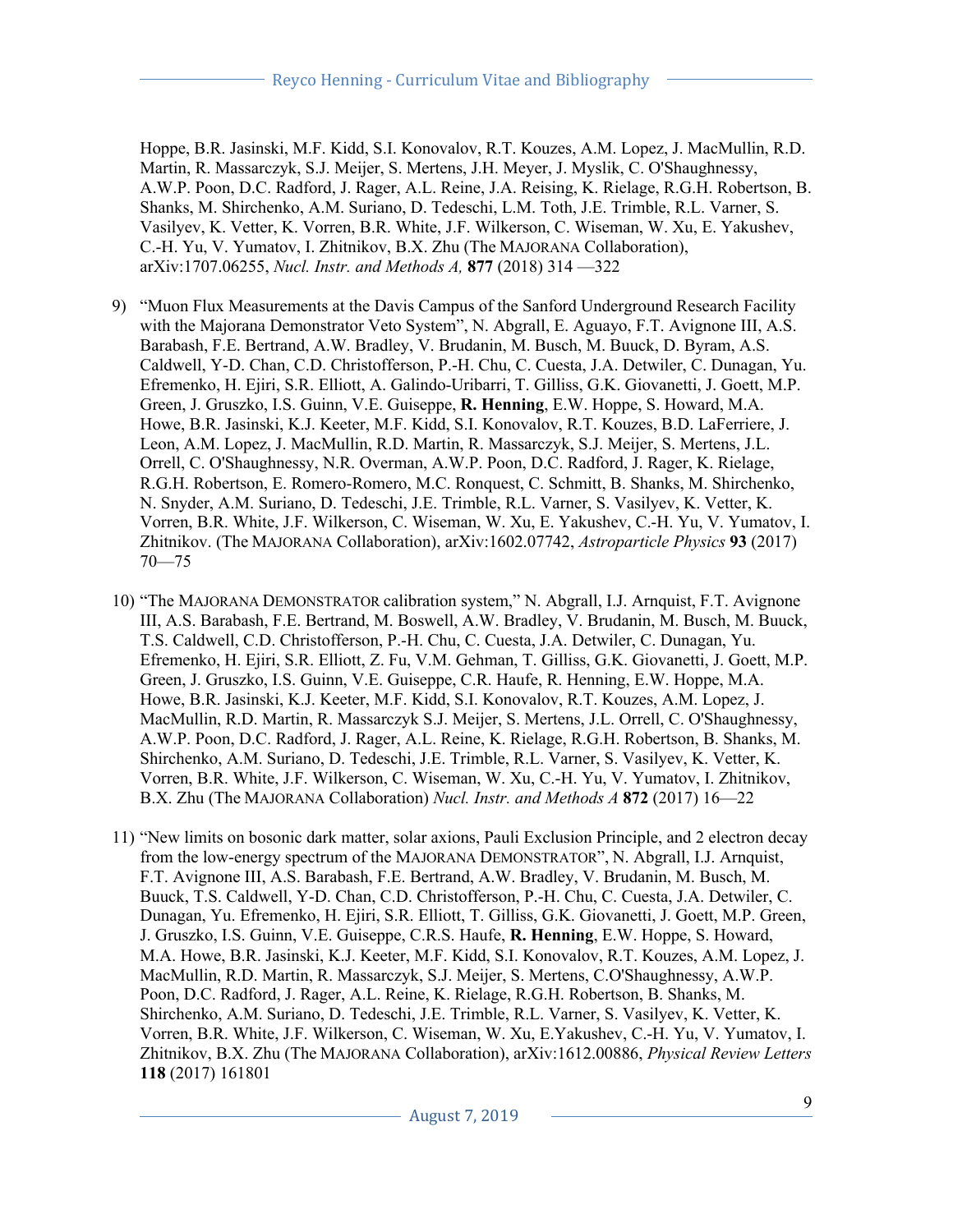- 12) *"*Search for Pauli exclusion principle violating atomic transitions and electron decay with a ptype point contact germanium detector", N. Abgrall, I.J. Arnquist, F.T. Avignone III, A.S. Barabash, F.E. Bertrand, A.W. Bradley, V. Brudanin, M. Busch, M. Buuck, A.S. Caldwell, Y-D. Chan, C.D. Christofferson, P.-H. Chu, C. Cuesta, J.A. Detwiler, C. Dunagan, Yu. Efremenko, H. Ejiri, S.R. Elliott, P.S Finnerty, A. Galindo-Uribarri, T. Gilliss, G.K. Giovanetti, J. Goett, M.P. Green, J. Gruszko, I.S. Guinn, V.E. Guiseppe, **R. Henning**, E.W. Hoppe, S. Howard, M.A. Howe, B.R. Jasinski, K.J. Keeter, M.F. Kidd, S.I. Konovalov, R.T. Kouzes, B.D. LaFerriere, J. Leon, J. MacMullin, R.D. Martin, R. Massarczyk, S.J. Meijer, S. Mertens, J.L. Orrell, C. O'Shaughnessy, A.W.P. Poon, D.C. Radford, J. Rager, K. Rielage, R.G.H. Robertson, E. Romero-Romero, B. Shanks, M. Shirchenko, A.M. Suriano, D. Tedeschi, J.E. Trimble, R.L. Varner, S. Vasilyev, K. Vetter, K. Vorren, B.R. White, J.F. Wilkerson, C. Wiseman, W. Xu, E. Yakushev, C.-H. Yu, V. Yumatov, I. Zhitnikov. (The MAJORANA Collaboration) *Eur. Phys. J. C* **76** (2016) 619—624
- 13) "The MAJORANA DEMONSTRATOR Radioassay Program", N. Abgrall, I.J. Arnquist, F.T. Avignone III, H.O. Back, A.S. Barabash, F.E. Bertrand, M. Boswell, A.W. Bradley, V. Brudanin, M. Busch, M. Buuck, D. Byram, A.S. Caldwell, Y-D. Chan, C.D. Christofferson, P.-H. Chu, C. Cuesta, J.A. Detwiler, J.A. Dunmore, Yu. Efremenko, H. Ejiri, S.R. Elliott, P. Finnerty, A. Galindo-Uribarri, V.M. Gehman, T. Gilliss, G.K. Giovanetti, J. Goett, M.P. Green, J. Gruszko, I.S. Guinn, V.E. Guiseppe, **R. Henning**, E.W. Hoppe, S. Howard, M.A. Howe, B.R. Jasinski, R.A. Johnson, K.J. Keeter, M.F. Kidd, O. Kochetoi, S.I. Konovalov, R.T. Kouzes, B.D. LaFerriere, J. Leon, J.C. Loach, J. MacMullin, S. MacMullin, R.D. Martin, R. Massarczyk, S. Meijer, S. Mertens, M.L. Miller, J.L. Orrell, C. OShaughnessy, N.R. Overman, A.W.P. Poon, K. Pushkin, D.C. Radford, J. Rager, K. Rielage, R.G.H. Robertson, E. Romero-Romero, M.C. Ronquest, A.G. Schubert, B. Shanks, M. Shirchenko, K.J.Snavely, N. Snyder, D. Steele, A.M. Suriano, D. Tedeschi, J.E. Trimble, R.L. Varner, S. Vasilyev, K. Vetter, K. Vorren, B.R. White, J.F. Wilkerson, C. Wiseman, W. Xu, E. Yakushev, C.-H. Yu, V. Yumatov, I. Zhitnikov. (The MAJORANA Collaboration), *Nucl. Instr. and Methods A,* **828** (2016) 22—36
- 14) "Current status of neutrinoless double-beta decay searches", **R. Henning**, *Reviews in Physics*, **1** (2016) 29—35
- 15) "High voltage testing for the MAJORANA DEMONSTRATOR", N. Abgrall, I.J. Arnquist, F.T. Avignone III, A.S. Barabash, F.E. Bertrand, A.W. Bradley, V. Brudanin, M. Busch, M. Buuck, D. Byram, A.S. Caldwell, Y-D. Chan, C.D. Christofferson, P.-H. Chu, C. Cuesta, J.A. Detwiler, P.J. Doe, C. Dunagan, Yu. Efremenko, H. Ejiri, S.R. Elliott, Z. Fu, A. Galindo-Uribarri, G.K. Giovanetti, J. Goett, M.P. Green, J. Gruszko, I.S. Guinn, V.E. Guiseppe, **R. Henning**, E.W. Hoppe, S. Howard, M.A. Howe, B.R. Jasinski, K.J. Keeter, M.F. Kidd, S.I. Konovalov, R.T. Kouzes, B.D. LaFerriere, J. Leon, A. Li, J. MacMullin, R.D. Martin, R. Massarczyk, S.J. Meijer, S. Mertens, J.L. Orrell, C. O'Shaughnessy, A.W.P. Poon, D.C. Radford, J. Rager, K. Rielage, R.G.H. Robertson, E. Romero-Romero, B. Shanks, M. Shirchenko, N. Snyder, A.M. Suriano, D. Tedeschi, A. Thompson, K.T. Ton, J.E. Trimble, R.L. Varner, S. Vasilyev, K. Vetter, K. Vorren, B.R. White, J.F. Wilkerson, C. Wiseman, W. Xu, E. Yakushev, C.-H. Yu, V. Yumatov. (The MAJORANA Collaboration), *Nucl. Instr. and Methods A* **823** (2016) 83—90
- 16) "The Majorana Parts Tracking Database", N. Abgrall, E. Aguayo, F. T. Avignone III, A. S. Barabash, F. E. Bertrand, V. Brudanin, M. Busch, D. Byram, A. S. Caldwell, Y-D. Chan, C. D.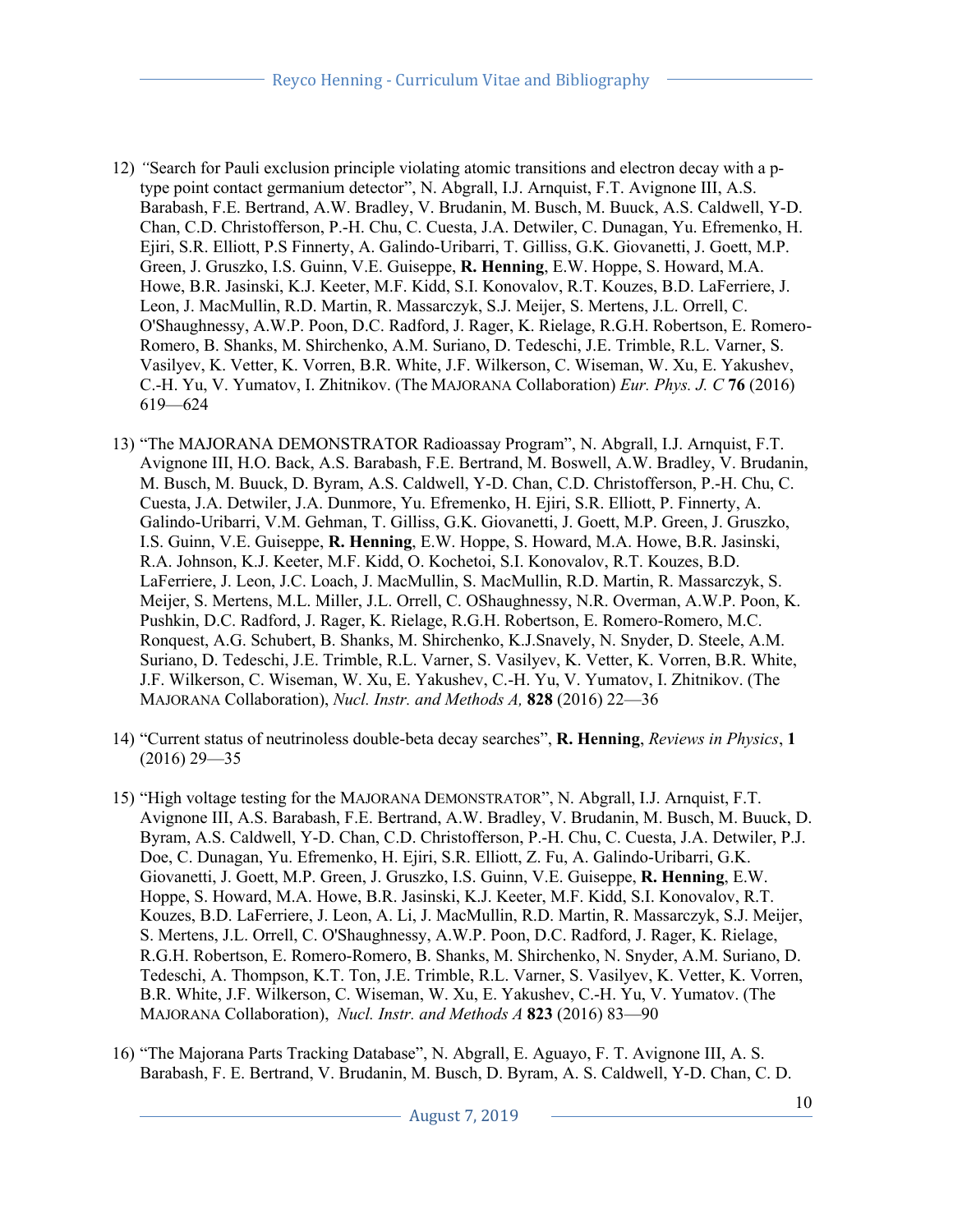Christofferson, D. C. Combs, C. Cuesta, J. A. Detwiler, P. J. Doe, Yu. Efremenko, V. Egorov, H. Ejiri, S. R. Elliott, J. Esterline, J. E. Fast, P. Finnerty, F. M. Fraenkle, A. Galindo-Uribarri, G. K. Giovanetti, J. Goett, M. P. Green, J. Gruszko, V. E. Guiseppe, K. Gusev, A. L. Hallin, R. Hazama, A. Hegai, **R. Henning**, E. W. Hoppe, S. Howard, M. A. Howe, K. J. Keeter, M. F. Kidd, O. Kochetov, S. I. Konovalov, R. T. Kouzes, B. D. LaFerriere, J. Diaz Leon, L. E. Leviner, J. C. Loach, J. MacMullin, R. D. Martin, S. J. Meijer, S. Mertens, M. L. Miller, L. Mizouni, M. Nomachi, J. L. Orrell , C. O'Shaughnessy, N. R. Overman, R. Petersburg, D. G. Phillips III, A. W. P. Poon, K. Pushkin, D. C. Radford, J. Rager, K. Rielage, R. G. H. Robertson, E. Romero-Romero, M. C. Ronquest, B. Shanks, T. Shima, M. Shirchenko, K. J. Snavely, N. Snyder, A. Soin, A. M. Suriano, D. Tedeschi, J. Thompson, V. Timkin, W. Tornow, J. E. Trimble, R. L. Varner, S. Vasilyev, K. Vetter, K. Vorren, B. R. White, J. F. Wilkerson, C. Wiseman, W. Xu, E. Yakushev, A. R. Young, C.-H. Yu, V. Yumatov, I. Zhitnikov. (The MAJORANA Collaboration), *Nucl. Instr. and Methods A* **779** (2015) 52—62

- 17) "Improving Photoelectron Counting and Particle Identification in Scintillation Detectors with Bayesian Techniques", M. Akashi-Ronquest, P.-A. Amaudruz, M. Batygov, B. Beltran, M. Bodmer, M.G. Boulay, B. Broerman, B. Buck, A. Butcher, B. Cai, T. Caldwell, M. Chen, Y. Chen, B. Cleveland, K. Coakley, K. Dering, F.A. Duncan, J.A. Formaggio, R. Gagnon, D. Gastler, F. Giuliani, M. Gold, V.V. Golovko, P. Gorel, K. Graham, E. Grace, N. Guerrero, V. Guiseppe, A.L. Hallin, P. Harvey, C. Hearns, **R. Henning,** A. Hime, J. Hofgartner, S. Jaditz, C.J. Jillings, C. Kachulis, E. Kearns, J. Kelsey, J.R. Klein, M. Kuzniak, A. LaTorre, I. Lawson, O. Li, J.J. Lidgard, P. Liimatainen, S. Linden, K. McFarlane, D.N. McKinsey, S. MacMullin, A. Mastbaum, R. Mathew, A.B. McDonald, D.-M. Mei, J. Monroe, A. Muir, C. Nantais, K. Nicolics, J.A. Nikkel, T. Noble, E. O'Dwyer, K. Olsen, G.D. Orebi Gann, C. Ouellet, K. Palladino, P. Pasuthip, G. Perumpilly, T. Pollmann, P. Rau, F. Retiere, K. Rielage, R. Schnee, S. Seibert, P. Skensved, T. Sonley, E. Vazquez-Jauregui, L. Veloce, J. Walding, B. Wang, J. Wang, M. Ward, C. Zhang. *Astroparticle Physics* **65** (2015) 40—54
- 18) "A Dark Matter Search with MALBEK", G.K. Giovanetti et al, *Physics* Procedia, **61**, (2015) 77
- 19) "High Statistics Measurement of the Positron Fraction in Primary Cosmic Rays of 0.5–500 GeV with the Alpha Magnetic Spectrometer on the International Space Station", The AMS Collaboration<sup>1</sup>, *Phys. Rev. Lett.* **113** (2014) 121101-1-121101-9
- 20) "The Majorana Demonstrator Neutrinoless Double-Beta Decay Experiment", N. Abgrall, E. Aguayo, F.T. Avignone III, A.S. Barabash, F.E. Bertrand, M. Boswell, V. Brudanin, M. Busch, A.S. Caldwell, Y-D. Chan, C.D. Christofferson, D.C. Combs, J.A. Detwiler, P.J. Doe, Yu. Efremenko, V. Egorov, H. Ejiri, S.R. Elliott, J. Esterline, J.E. Fast, P. Finnerty, F.M. Fraenkle, A. Galindo-Uribarri, G.K. Giovanetti, J. Goett, M.P. Green, J. Gruszko, V.E. Guiseppe, K. Gusey, A.L. Hallin, R. Hazama, A. Hegai**, R. Henning**, E.W. Hoppe, S. Howard, M.A. Howe, K.J. Keeter, M.F. Kidd, A. Knecht, O. Kochetov, S.I. Konovalov, R.T. Kouzes, B.D. LaFerriere, J. Leon, L.E. Leviner, J.C. Loach, S. MacMullin, R.D. Martin, S. Mertens, L. Mizouni, M. Nomachi, J.L. Orrell, C. O'Shaughnessy, N.R. Overman, D.G. Phillips II, A.W.P. Poon, K. Pushkin, D.C. Radford, K. Rielage, R.G.H. Robertson, M.C. Ronquest, A.G. Schubert, B. Shanks, T. Shima, M. Shirchenko, K.J. Snavely, N. Snyder, D. Steele, J. Strain, A.M. Suriano, J. Thompson, V. Timkin, W. Tornow, R.L. Varner, S. Vasilyev, K. Vetter, K. Vorren, B.R. White,

<sup>&</sup>lt;sup>1</sup> This paper has 300 authors. The full list is available at: http://inspirehep.net/record/1317847#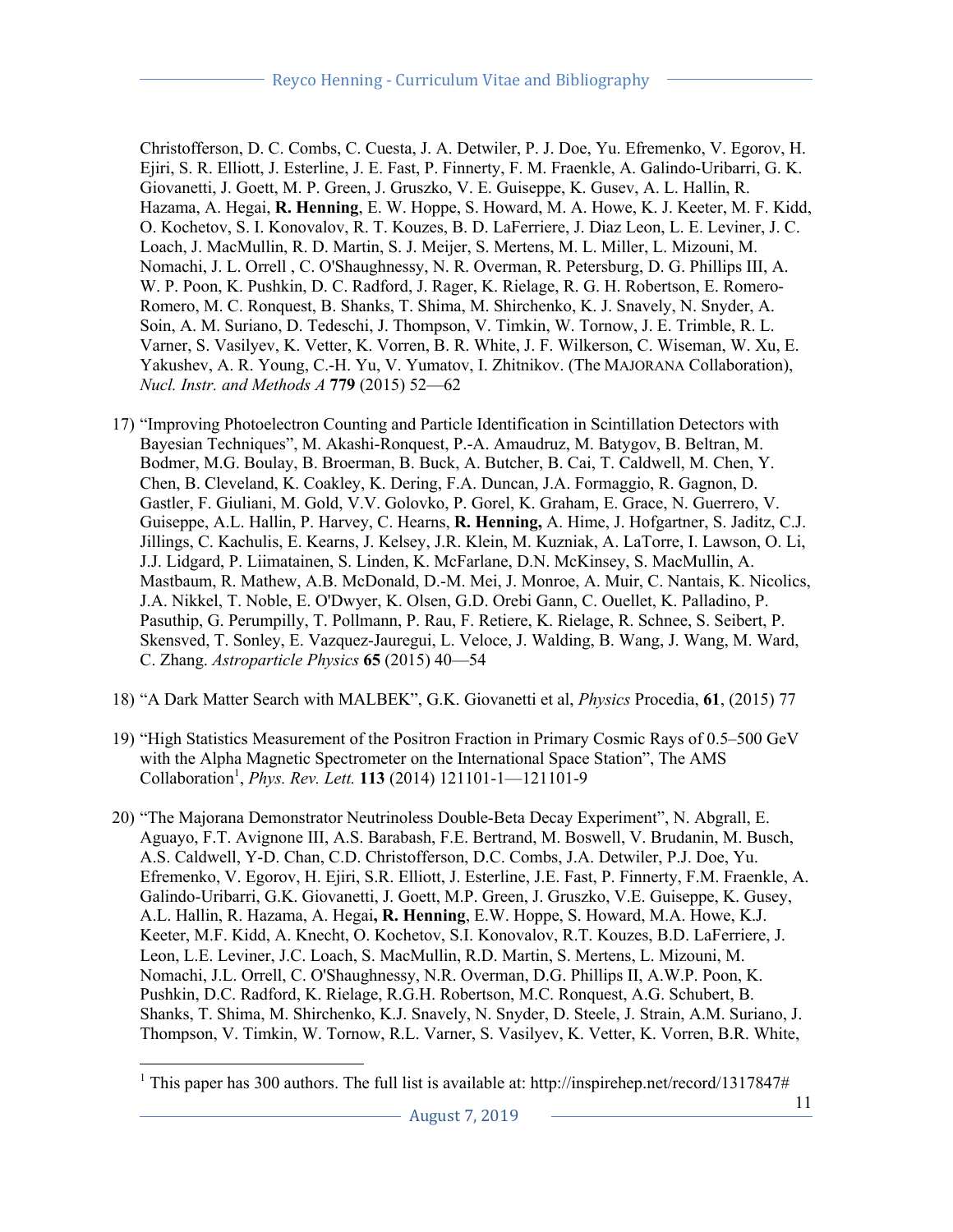J.F. Wilkerson, W. Xu, E. Yakushev, A.R. Young, C-H. Yu, V. Yumatov. The MAJORANA Collaboration, *Adv. High Energy Phys.* **2014** (2014) 365432-1—365432-18

- 21) "Measurement of the elastic scattering cross section of neutrons from argon and neon", S. MacMullin, M. Kidd, **R. Henning,** W. Tornow, C.R. Howell, M. Brown, *Phys. Rev. C* **87**(2013) 054613-1 — 054613-11
- 22) "Measurement of the  $v_e$  and Total  ${}^{8}B$  Solar Neutrino Fluxes with the Sudbury Neutrino Observatory Phase-III Data Set", B. Aharmim, S.N. Ahmed, J.F. Amsbaugh, J.M. Anaya, A.E. Anthony, J. Banar, N. Barros, E.W. Beier, A. Bellerive, B. Beltran, M. Bergevin, S.D. Biller, K. Boudjemline, M.G. Boulay, T.J. Bowles, M.C. Browne, T.V. Bullard, T.H. Burritt, B. Cai, Y.D. Chan, D. Chauhan, M. Chen, B.T. Cleveland, G.A. Cox, C.A. Currat, X. Dai, H. Deng, J.A. Detwiler, M. DiMarco, P.J. Doe, G. Doucas, M.R. Dragowsky, P.-L. Drouin, C.A. Duba, F.A. Duncan, M. Dunford, E.D. Earle, S.R. Elliott, H.C. Evans, G.T. Ewan, J. Farine, H. Fergani, F. Fleurot, R.J. Ford, J.A. Formaggio, M.M. Fowler, N. Gagnon, J.V. Germani, A. Goldschmidt, J.TM. Goon, K. Graham, E. Guillian, S. Habib, R.L. Hahn, A.L. Hallin, E.D. Hallman, A.A. Hamian, G.C. Harper, P.J. Harvey, R. Hazama, K.M. Heeger, W.J. Heintzelman, J. Heise, R.L. Helmer, **R. Henning**, A. Hime, C. Howard, M.A. Howe, M. Huang, P. Jagam, B. Jamieson, N.A. Jelley, K.J. Keeter, J.R. Klein, L.L. Kormos, M. Kos, A. Krueger, C. Kraus, C.B. Krauss, T. Kutter, C.C.M. Kyba, R. Lange, J. Law, I.T. Lawson, K.T. Lesko, J.R. Leslie, J.C. Loach, R. MacLellan, S. Majerus, H.B. Mak, J. Maneira, R. Martin, N. McCauley, A.B. McDonald, S.R. McGee, C. Mifflin, G.G. Miller, M.L. Miller, B. Monreal, J. Monroe, B. Morissette, A.W. Myers, B.G. Nickel, A.J. Noble, H.M. O'Keeffe, N.S. Oblath, R.W. Ollerhead, G.D. Orebi Gann, S.M. Oser, R.A. Ott, S.J.M. Peeters, A.W.P. Poon, G. Prior, S.D. Reitzner, K. Rielage, B.C. Robertson, R.G.H. Robertson, E. Rollin, M.H. Schwendener, J.A. Secrest, S.R. Seibert, O. Simard, J.J. Simpson, P. Skensved, M.W.E. Smith, T.J. Sonley, T.D. Steiger, L.C. Stonehill, G. Tesic, P.M. Thornewell, N. Tolich, T. Tsui, C.D. Tunnell, T. Van Wechel, R. Van Berg, B.A. VanDevender, C.J. Virtue, B.L. Wall, D. Waller, H. Wan Chan Tseung, J. Wendland, N. West, J.B. Wilhelmy, J.F. Wilkerson, J.R. Wilson, J.M. Wouters, A. Wright, M. Yeh, F. Zhang, K. Zuber (The SNO Collaboration) *Phys. Rev. C* **87** (2013) 015502-1—015502-43
- 23) "Characteristics of signals originating near the lithium-diffused  $N<sup>+</sup>$  contact of high purity germanium p-type point contact detectors", E. Aguayo, M. Amman, F. T. Avignone III, A. S. Barabash, P. J. Barton, J. R. Beene, F. E. Bertrand, M. Boswell, V. Brudanin, M. Busch, Y-D. Chan, C. D. Christofferson, J. I. Collar, D. C. Combs, R. J. Cooper, J. A. Detwiler, P. J. Doe, Yu. Efremenko, V. Egorov, H. Ejiri, S. R. Elliott, J. Esterline, J. E. Fast, N. Fields, P. Finnerty, F. M. Fraenkle, A. Galindo-Uribarri, V. M. Gehman, G. K. Giovanetti, M. P. Green, V. E. Guiseppe, K. Gusey, A. L. Hallin, R. Hazama, **R. Henning,** E. W. Hoppe, M. Horton, S. Howard, M. A. Howe, R. A. Johnson, K. J. Keeter, M. F. Kidd, A. Knecht, O. Kochetov, S. I. Konovalov, R. T. Kouzes, B. D. LaFerriere, J. Leon, L. E. Leviner, J. C. Loach, Q. Looker, P. N. Luke, S. MacMullin, M. G. Marino, R. D. Martin, J. H. Merriman, M. L. Miller, L. Mizouni, M. Nomachi, J. L. Orrell, N. R. Overman, G. Perumpilly, D. G. Phillips II, A. W. P. Poon, D. C. Radford, K. Rielage, R. G. H. Robertson, M. C. Ronquest, A. G. Schubert, T. Shima, M. Shirchenko, K. J. Snavely, D. Steele, J. Strain, V. Timkin, W. Tornow, R. L. Varner, K. Vetter, K. Vorren, J. F. Wilkerson, E. Yakushev, H. Yaver, A. R. Young, C.-H. Yu, V. Yumatov (The MAJORANA Collaboration), *Nucl. Instr. and Methods A* **701** (2013) 176—185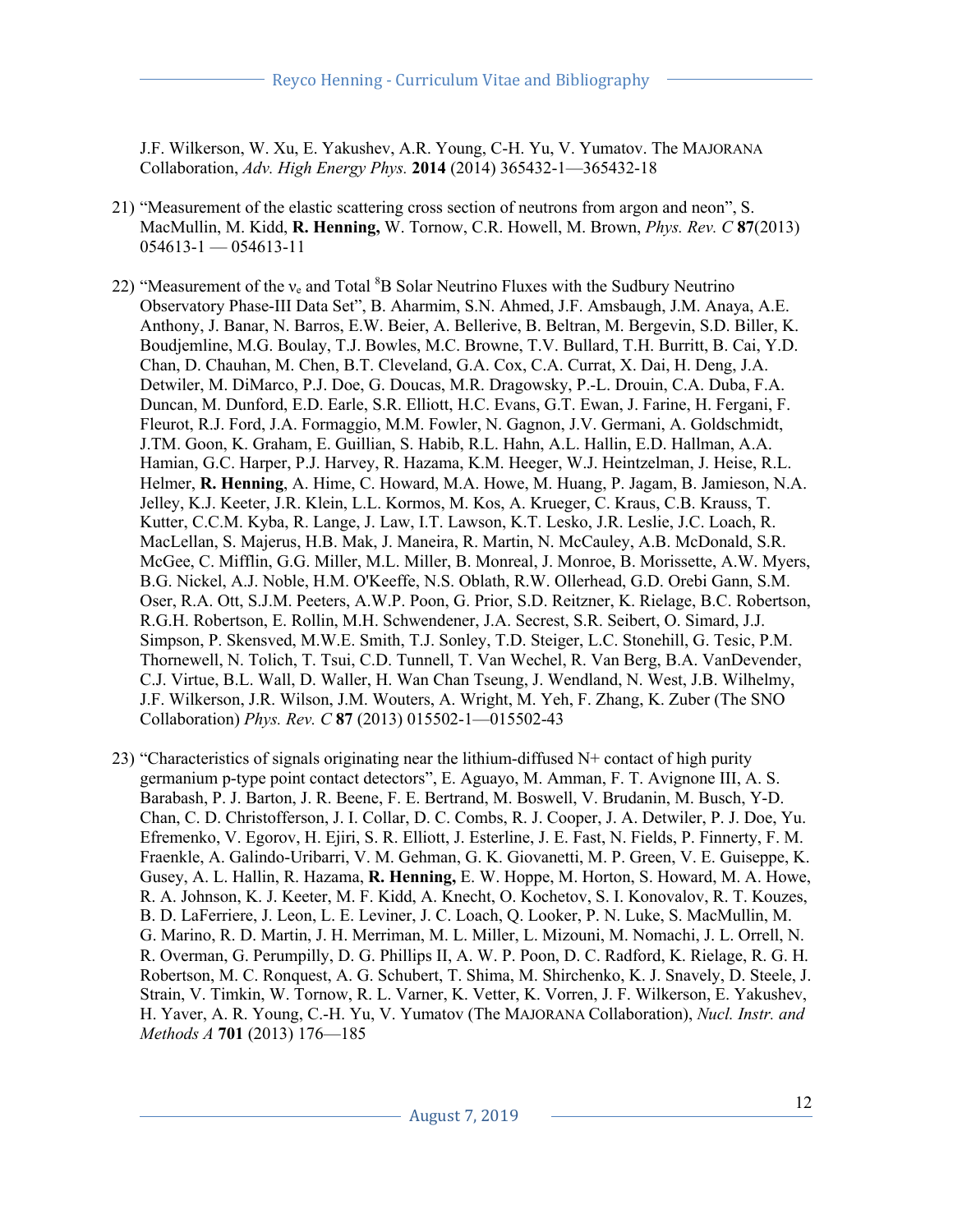- 24) G. K. Giovanetti on behalf of the MAJORANA collaboration, "Dark matter sensitivities of the Majorana Demonstrator," *J. Phys. Conf. Ser*. **375** (2012) 012014-1—012014-4
- 25) J. F. Wilkerson on behalf of the MAJORANA collaboration, "The Majorana Demonstrator: A Search for Neutrinoless Double-beta Decay of Germanium-76," *J. Phys. Conf. Ser.* **375** (2012) 042010-1—042010-5
- 26) "Neutron-induced γ-ray production cross sections for the first excited-state transitions in 20Ne and 22Ne", S. MacMullin, M. Boswell, M. Devlin, S. R. Elliott, N. Fotiades, V. E. Guiseppe, **R. Henning,** T. Kawano, B. H. LaRoque, R. O. Nelson, J. M. O'Donnell. *Phys. Rev. C* **86** (2012) 067601-1— 067601-5
- 27) "Partial gamma-ray cross sections for (n, *x*nγ) reactions in natural argon from 1 30 MeV", S. MacMullin, M. Boswell, M. Devlin, S. R. Elliott, N. Fotiades, V. E. Guiseppe, **R. Henning,** B. LaRoque, R. O. Nelson, J. M. O'Donnell, *Phys. Rev. C* **85** (2012) 064614-1—064614-9
- 28) "Measurement of airborne fission products in Chapel Hill, NC, USA from the Fukushima I reactor accident" S. MacMullin, G. K. Giovanetti, M. P. Green, **R. Henning,** R. Holmes, K. Vorren, J. F. Wilkerson, *Journal of Environmental Radioactivity* **112** (2012) 165—170
- 29) "The MAJORANA Experiment" **R. Henning** on behalf of the MAJORANA Collaboration presented at MEDEX 2011 Conference. *AIP Conf. Proc.* **1417** (2011) 95 —99
- 30) "Astroparticle physics with a customized low-background broad energy Germanium detector," C.E. Aalseth, M. Amman, F.T. Avignone III, H.O. Back, A.S. Barabash, P.S. Barbeau, M. Bergevin, F.E. Bertrand, M. Boswell, V. Brudanin, W. Bugg, T.H. Burritt, M. Busch, G. Capps, Y-D. Chan, J.I. Collar, R.J. Cooper, R. Creswick, J.A. Detwiler, J. Diaz, P.J. Doe, Yu. Efremenko, V. Egorov, H. Ejiri, S.R. Elliott, J. Ely, J. Esterline, H. Farach, J.E. Fast, N. Fields, P. Finnerty, B. Fujikawa, E. Fuller, V.M. Gehman, G.K. Giovanetti, V.E. Guiseppe, K. Gusey, A.L. Hallin, G.C Harper, R. Hazama, **R. Henning**, A. Hime, E.W. Hoppe, T.W. Hossbach, M.A. Howe, R.A. Johnson, K.J. Keeter, M. Keillor, C. Keller, J.D. Kephart, M.F. Kidd, A. Knecht, O. Kochetov, S.I. Konovalov, R.T. Kouzes, L. Leviner, J.C. Loach, P.N. Luke, S. MacMullin, M.G. Marino, R.D. Martin, D.-M. Mei, H.S. Miley, M.L. Miller, L. Mizouni, A.W. Meyers, M. Nomachi, J.L. Orrell, D. Peterson, D.G. Phillips II, A.W.P. Poon, G. Prior, J. Qian, D.C. Radford, K. Rielage, R.G.H. Robertson, L. Rodriguez, K.P. Rykaczewski, H. Salazar, A.G. Schubert, T. Shima, M. Shirchenko, D. Steele, J. Strain, G. Swift, K. Thomas, V. Timkin, W. Tornow, T.D. Van Wechel, I. Vanyushin, R.L. Varner, K. Vetter, J.F. Wilkerson, B.A. Wolfe, W. Xiang, E. Yakushev, H. Yaver, A.R. Young, C.-H. Yu, V. Yumatov, C. Zhang, S. Zimmerman (The MAJORANA Collaboration), *Nucl. Instr. and Methods A* **652** (2011) 692—695
- 31) "MAGE a GEANT 4-based Monte Carlo Application Framework for Low-background Germanium Experiments", Melissa Boswell, Yuen-Dat Chan, Jason A. Detwiler, Padraic Finnerty, **Reyco Henning,** Victor M. Gehman, Rob A. Johnson, David V. Jordan, Kareem Kazkaz, Markus Knapp, Kevin Kröninger, Daniel Lenz, Lance Leviner, Jing Liu, Xiang Liu, Sean MacMullin, Michael G. Marino, Akbar Mokhtarani, Luciano Pandola, Alexis G. Schubert, Jens Schubert, Claudia Tomei, and Oleksandr Volynets, *IEEE Trans. Nucl. Sci*. **58** (2011) 1212— 1220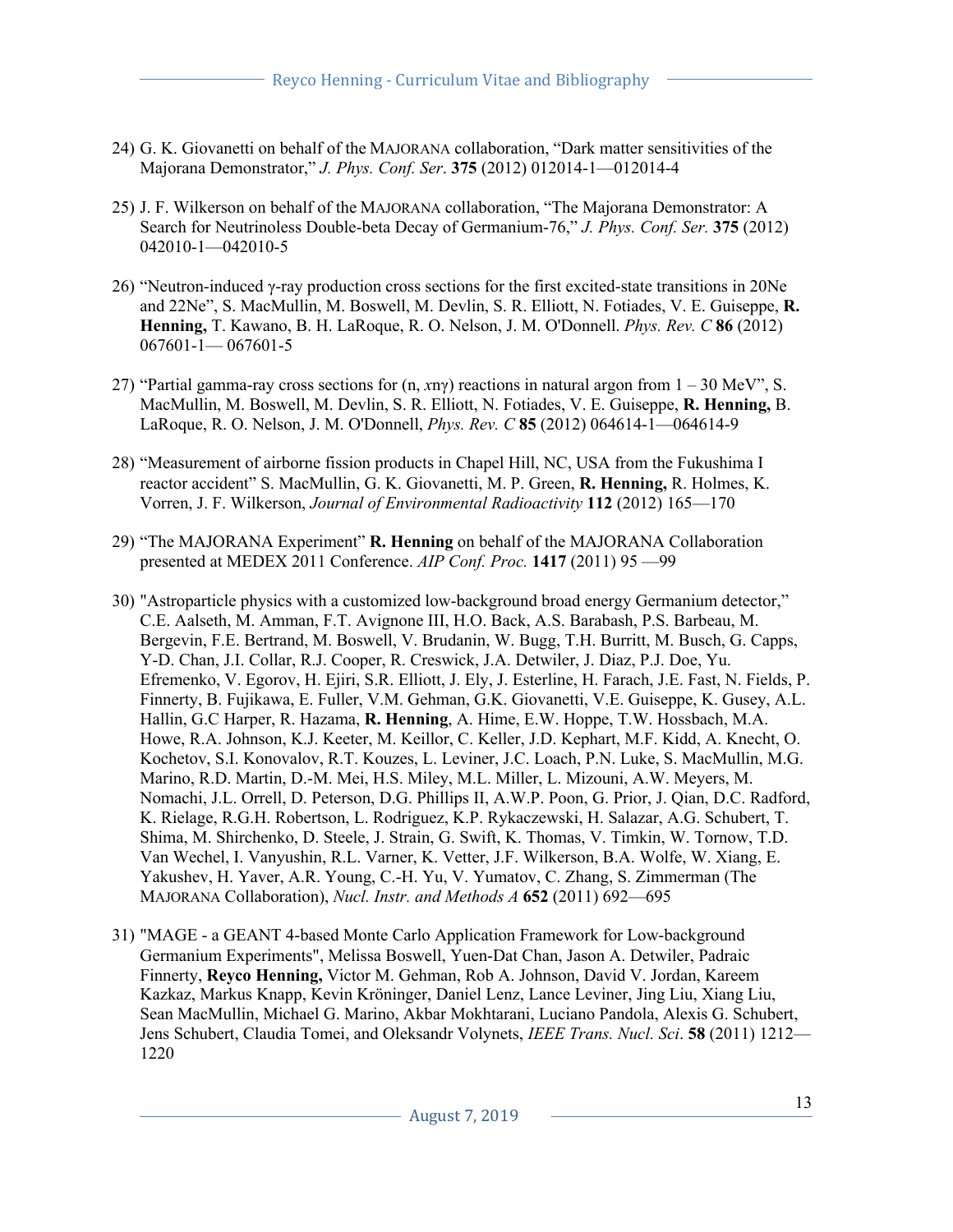- 32) "Low-background gamma counting at the Kimballton Underground Research Facility", P. Finnerty, S. MacMullin, H.O. Back, **R. Henning,** A. Long, K.T. Macon, J. Strain, R.M. Lindstrom, R.B. Vogelaar, *Nucl. Instr. and Methods A* **642** (2011) 65—69
- 33) "A Pulse Shape Analysis Technique for the MAJORANA Experiment", R.J. Cooper, D. C. Radford, K. Lagergren, James F. Colaresi, Larry Darken, **R. Henning,** M.G. Marino, K. Michael Yocum, *Nucl. Instr. and Methods A* **629** (2011) 303—310
- 34) "Reconstruction of a Radiation Point Source's Radial Location Using Goodness-of-Fit Test on Spectra Obtained from an HPGe Detector", L.T. Evans, K. Andre, R. De, **R. Henning,** E.D. Morgan, *Nucl. Instr. and Methods B* **267** (2009) 3688—3693
- 35) "Measurement of the Cosmic Ray and Neutrino-Induced Muon Flux at the Sudbury Neutrino Observatory." The SNO collaboration, *Phys. Rev. D* **80** (2009) 012001-1—012001-15
- 36) "An Independent Measurement of the Total Active 8B Solar Neutrino Flux at the Sudbury Neutrino Observatory Using an Array of He Proportional Counters" The SNO collaboration, *Phys. Rev. Lett.* **101** (2008) 111301-1—111301-15
- 37) *"*A Generic Surface Sampler for Monte Carlo Simulations*"* J. A. Detwiler, **R. Henning,** R. A. Johnson, M. G. Marino. *IEEE Trans. Nucl .Sci*. **55** (2008) 2329—2333
- 38) "Evaluation of radioactive background rejection in 76Ge neutrino-less double-beta decay experiments using a highly segmented HPGe detector" D.B. Campbell, K. Vetter, **R. Henning,**  K. Lesko, Y.D. Chan, A.W.P. Poon, M. Perry, D. Hurley, A.R. Smith, *Nuclear Instr. and Methods A* **587** (2008) 60—67
- 39) "Validation of spallation neutron production and propagation within Geant4", M.G. Marino, J.A. Detwiler, **R. Henning,** R.A. Johnson, A.G. Schubert, J.F. Wilkerson, *Nuclear Inst. and Methods A* **582** (2007) 611—620
- 40) "Measurement of the  $v_e$  and Total  ${}^{8}B$  Solar Neutrino Fluxes with the Sudbury Neutrino Observatory Phase I Data Set" The SNO collaboration, *Phys. Rev. C* **75** (2007) 045502-1— 045502-69
- 41) "A Search for Neutrinos from the Solar hep Reaction and the Diffuse Supernova Neutrino Background with the Sudbury Neutrino Observatory", The SNO collaboration, *Astrophys. J.* **653** (2006) 1545—1551
- 42) "The AMS-02 Transition Radiation Detector," Ph.v. Doetinchem, S. Fopp, W. Karpinski, Th. Kirn, K. Lubelsmeyer, J. Orboeck, S. Schael, A. Schultz von Dratzig, G. Schwering, Th. Siedenburg, R. Siedling, W. Wallraff, U. Becker, J. Burger, **R. Henning,** A. Kounine, V. Koutsenko, J. Wyatt, *Nuclear Instr. and Methods A*, **558** (2006) 526—535
- 43) "A Study of Cosmic Ray Secondaries Induced by the Mir Space Station Using AMS-01," The AMS-01 Collaboration, *Nuclear Instr. and Methods B*, **234** (2005) 321—332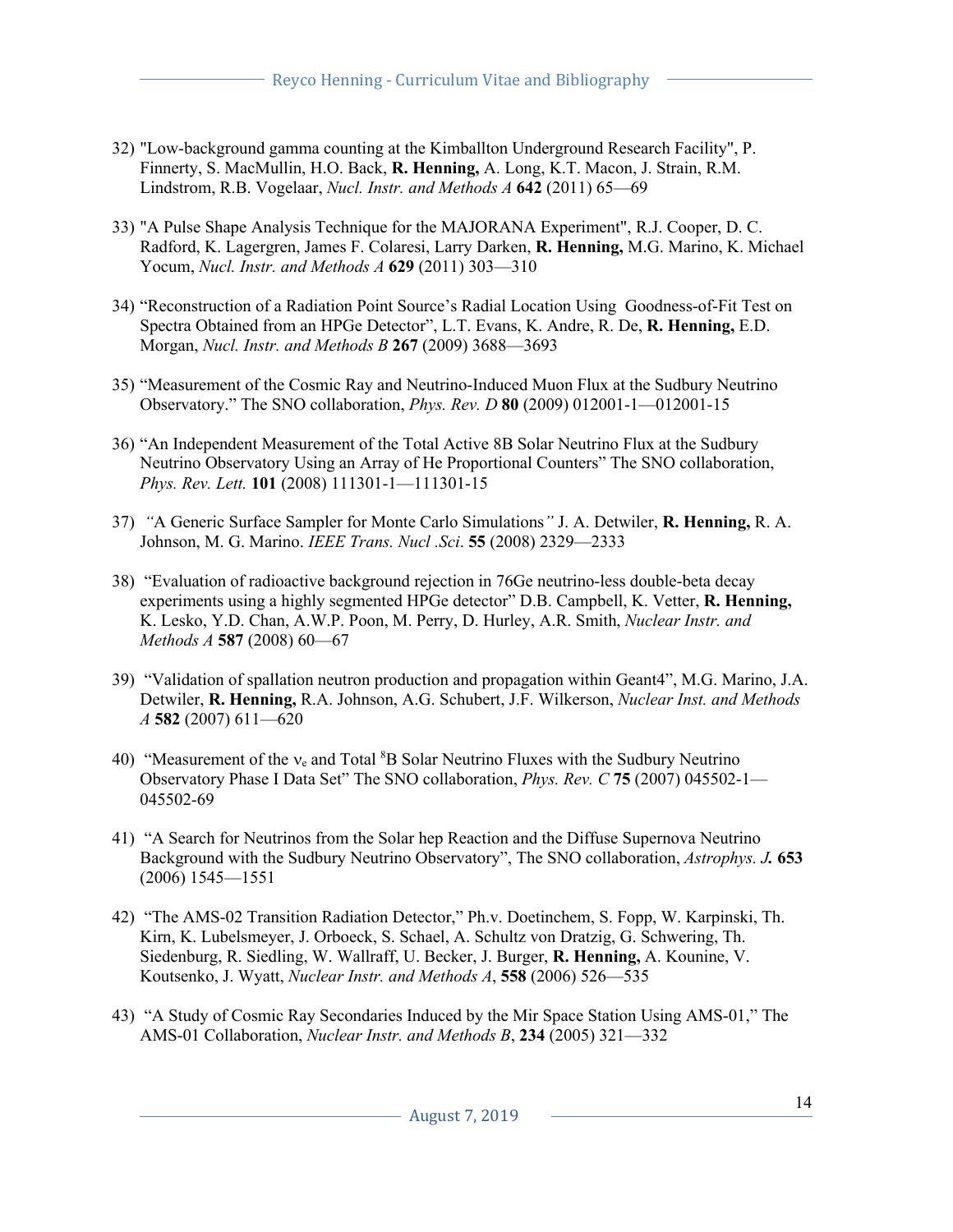- 44) "The AMS-02 TRD for the International Space Station", Florian Hauler, A. Bartoloni, U. Becker, P. Berges, B. Borgia, C. Bosi, J. Burger, M. Capell, C. H. Chung,W. de Boer, F. Dömmecke, P. Fisher, S. Fopp, C. Gargiulo, S. Gentile, **R. Henning**, L. Jungermann, W. Karpinski, G. N. Kim, Th. Kirn, A. Kounine, V. Koutsenko, A. Lebedev, K. Lübelsmeyer, B. Monreal, W. H. Park, P. Rapagnani, S. Schael, M. Schmanau, K. Scholberg, G. Schwering, T. Siedenburg, W. Wallraff, D. Son, and M. Wlochal, *IEEE Trans. Nucl. Sci*. **51** (2004) 1365—1372
- 45) "Helioseismic constraints on the structure of the solar tachocline", Charbonneau, P., Christensen-Dalsgaard, J., **Henning, R.**, Larsen, R.M., Schou, J., Thompson, M.J., and Tomczyk, S, *Astrophys. J.* **527** (1999) 445—460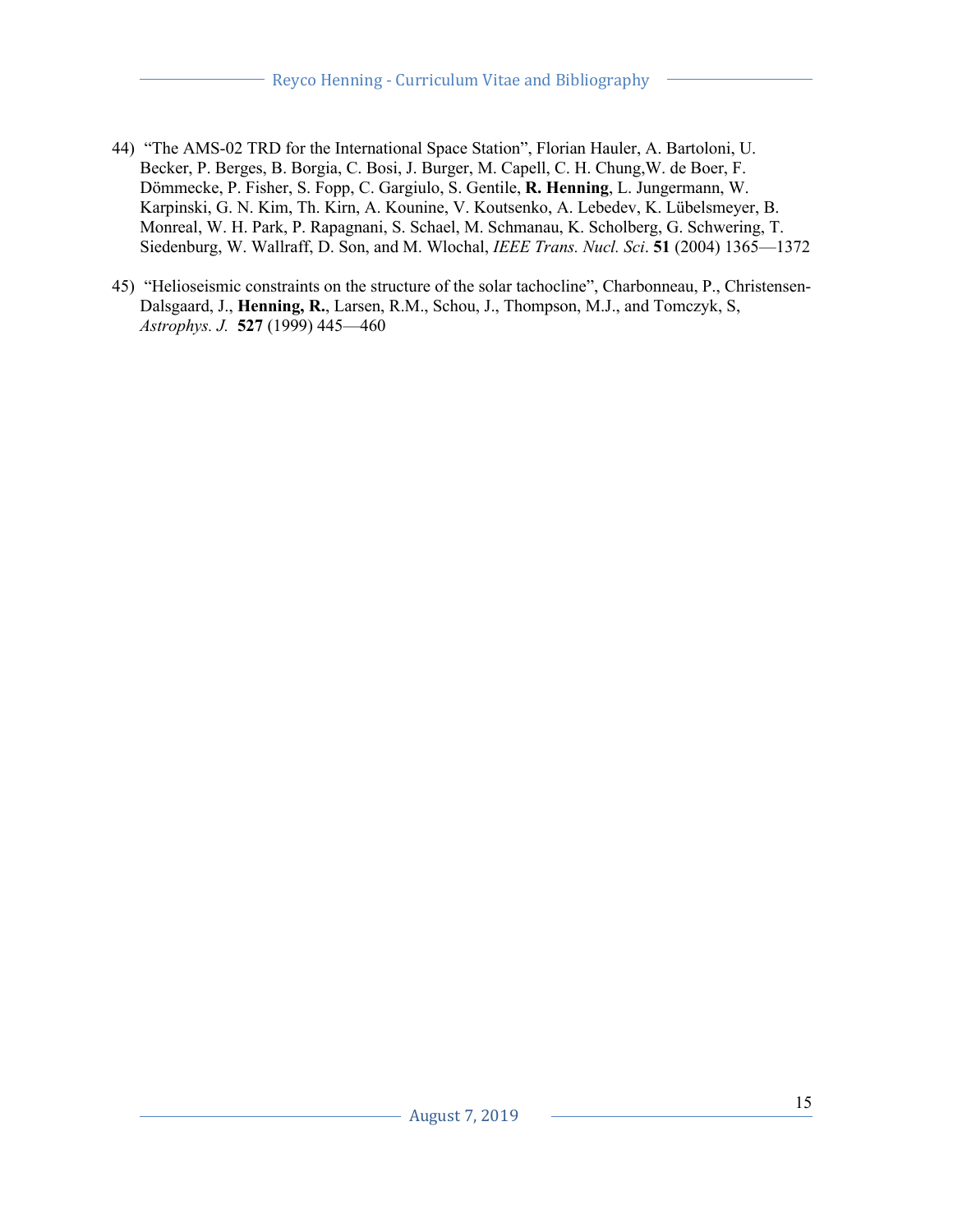## **Invited Talks, Seminars, and Colloquia**

- 1) "Dark Matter, Quantum Computers, and all that", R. Henning, UNC Physics Colloquium, (2018)
- 2) "A Tale of Two Axion Searches" R. Henning, Fermilab, FCPA Seminar, Batavia IL (2018)
- 3) "Quest for the Nature of the Neutrino," R. Henning, Highpoint University Colloquium (2018)
- 4) "Recent results for the MAJORANA DEMONSTRATOR," R. Henning, University of Maryland High Energy/Astrophysics Seminar, (2018)
- 5) "Neutrino-less double beta decay experiments," R. Henning, ECT\* workshop "Exploring the role of electro-weak currents in Atomic Nuclei", Trento, Italy (2018)
- 6) "Recent results and future plans for the MAJORANA DEMONSTRATOR", Perimeter Institute Seminar, Waterloo, ON, Canada (2017)
- 7) "ABRACADABRA, A Search for Low-Mass Axion Dark Matter," R. Henning, 13th PATRAS Workshop On Axions, WIMPS and WISPS, Thessaloniki, Greece (2017)
- 8) "Recent results and future plans for the MAJORANA DEMONSTRATOR", R. Henning, Boston University High-energy Seminar (2017)
- 9) "Recent results and future plans for the MAJORANA DEMONSTRATOR", R. Henning, MIT Laboratory for Nuclear Science Lunch-time Seminar (2017)
- 10) "Quest for the Nature of the Neutrino", R. Henning, Southeastern Section of the APS 2016, Charlottesville, VA (2016)
- 11) "Quest for the Nature of the Neutrino", R. Henning, Wake Forest University Colloquium, Winston-Salem, NC (2016)
- 12) "Update on The MAJORANA Neutrinoless Double-beta Decay Experiment", R. Henning, Invited Talk at the 2015 International Workshop on Baryon & Lepton Number Violation, Amherst, MA (2015)
- 13) "Quest for the Nature of the Neutrino", R. Henning, High-energy Seminar at Virginia Polytechnic Institute and State University, Blacksburg, VA (2014)
- 14) "The MAJORANA Low-Background Experiment at KURF (MALBEK)", R. Henning, Invited Talk at The 10th Patras Workshop on Axions, WIMPs and WISPs, Geneva, Switzerland (2014)
- 15) "The MAJORANA Low-Background Experiment at KURF (MALBEK)", R. Henning, Invited Talk at Astroparticle Physics – A Joint TeVPA/IDM Conference, Amsterdam, Netherlands (2014)
- 16) "Quest for the nature of the neutrino", R. Henning, Colloquium at East Carolina University, Greenville, NC (2013)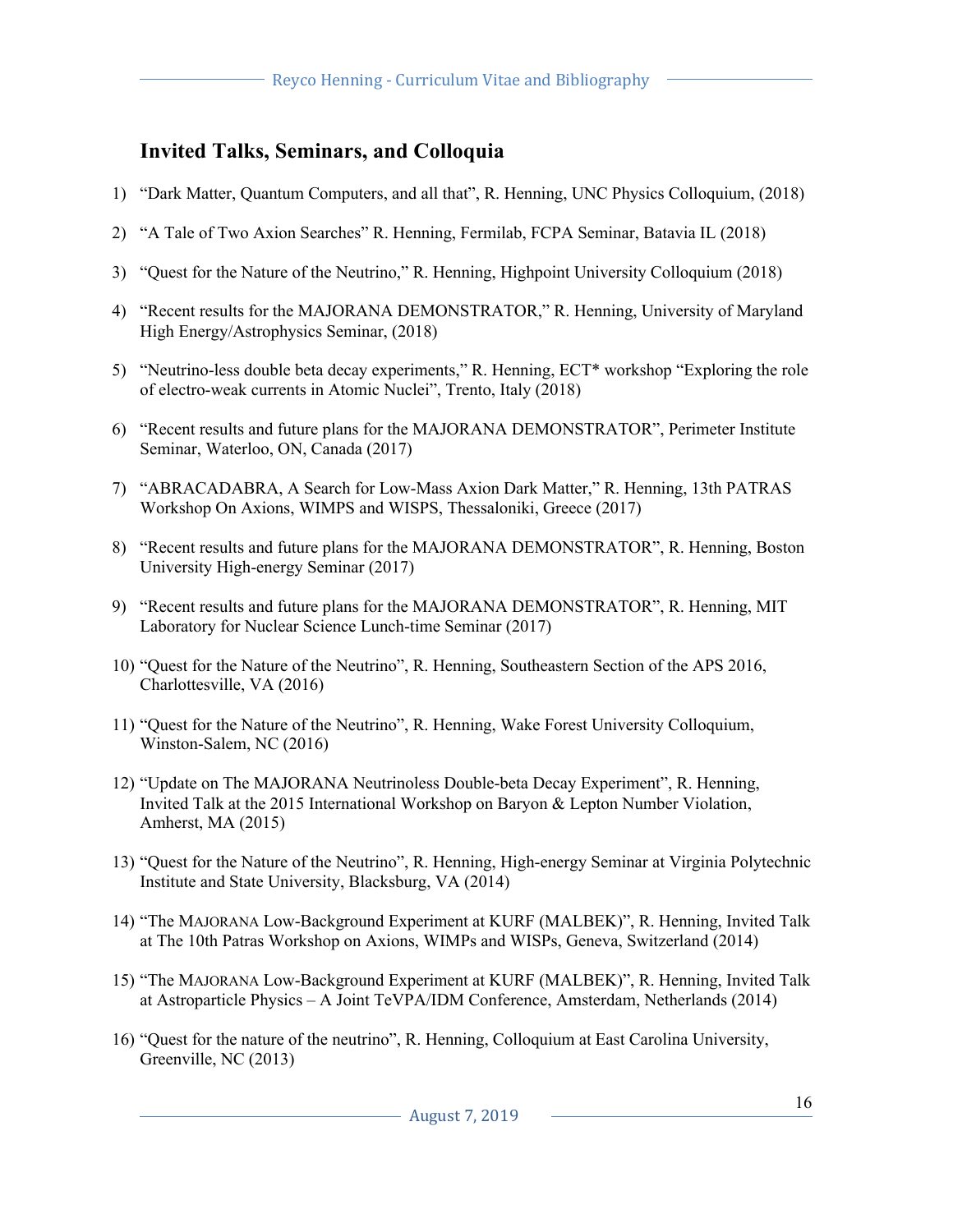- 17) "Neutrinoless double-beta decay and other searches for physics beyond the Standard Model with the Majorana experiment", R. Henning, Caltech HEP Seminar, Pasadena, CA (2013)
- 18) "A cautionary tale of false starts in neutrino physics", R. Henning, KATRIN Simulation and Analysis Workshop, U. of North Carolina, Chapel Hill, NC (2013)
- 19) "Update on the Majorana Neutrinoless Double-beta Decay Experiment", R. Henning, Shanghai Particle Physics and Cosmology Symposium 2012, Shanghai, China (2012)
- 20) "Non-accelerator Neutrino Physics", R. Henning, SSNuDM Summer School Lecture, Jiao Tong University, Shanghai, China (2012)
- 21) "The Majorana Experiment," R. Henning, Matrix Elements for the Double-beta-decay Experiments (MEDEX) 2011, Prague, Czech Republic (2011)
- 22) "Shining light through walls searching new fundamental particles at HIGS," R. Henning, Duke HEP Seminar, Duke University, Durham, NC (2011)
- 23) "Prospects for Understanding the Nature of Neutrinos," R. Henning, Colloquium at North Carolina State University, Raleigh, NC (2011)
- 24) "Shining light through walls searching new fundamental particles at HIGS," R. Henning, TUNL Seminar, Duke University, Durham, NC (2010)
- 25) "Double-beta decay at DUSEL," R. Henning, Annual DuRA Meeting and DUSEL PDR Rollout, Fermilab, Batavia, IL (2010)
- 26) "North American Underground Facilities," R. Henning, Topical Workshop in Low Radioactivity Techniques, SNOLAB, Sudbury, Ontario (2010)
- 27) "Searching for the rarest events in the Universe," R. Henning, Advances in Physics Seminar, Duke University, Durham, NC (2010)
- 28) "Direct Detection of Dark Matter", R. Henning, Southeastern Section of the APS 2009, Atlanta, GA (2009)
- 29) "Overview of current and proposed searches for double-beta decay", R. Henning, Neutrinos and Dark Matter 2009, Madison, WI (2009)
- 30) "Quest for the nature of the neutrino", R. Henning, Colloquium at U. of Denver, Denver, CO (2009)
- 31) "Searching for the rarest events in the universe and other fun topics in particle astrophysics", R. Henning, Colloquium at UNC Chapel Hill, Chapel Hill, NC (2009)
- 32) "Searching for the rarest events in the universe and other fun topics in particle astrophysics", R. Henning, Colloquium at NCA&T, Greensboro, NC (2008)